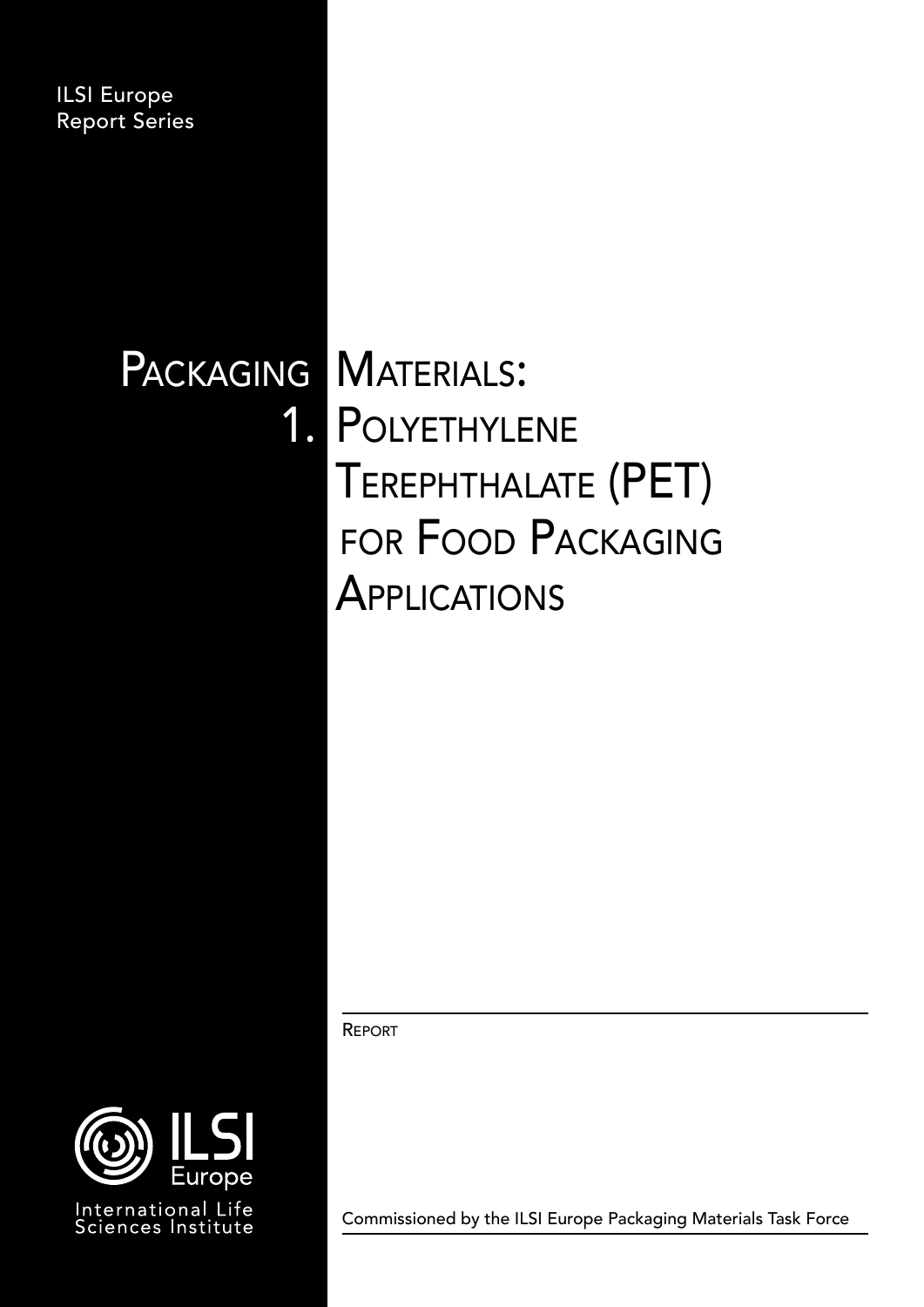#### *About ILSI Europe*

Founded in 1986, the European branch of the International Life Sciences Institute (ILSI Europe) fosters collaboration among the best scientists from industry, academia and the public sector to provide evidence-based scientific consensus in the areas of nutrition, food safety, consumer behaviour and sustainability. ILSI Europe aims to build multi-stakeholder science-based solutions for a sustainable and healthier world. To deliver science of the highest quality and integrity, scientists collaborate and share their unique expertise in expert groups, workshops, symposia and resulting publications.

All ILSI Europe activities are conducted under the supervision of the Scientific Advisory Committee. ILSI Europe bylaws mandate that the Scientific Advisory Committee must be composed of a maximum of 20 experts with more than 50 % coming from the public sector. The Scientific Advisory Committee plays an important role in reviewing all activities with respect to their scientific quality, validity and coherence with ILSI Europe's programme. The Scientific Advisory Committee also provides scientific advice to the Board of Directors, which must be composed of at least 50 % public sector scientists, the remaining directors representing ILSI Europe's member companies.

This publication is made possible by support of the ILSI Europe Packaging Materials Task Force. Industry members of this task force, as well as the composition of the Board of Directors and the Scientific Advisory Committee are listed on the ILSI Europe website at [www.ilsi.eu.](http://www.ilsi.eu)

The opinions expressed herein and the conclusions of this publication are those of the authors and do not necessarily represent the views of ILSI Europe nor those of its member companies.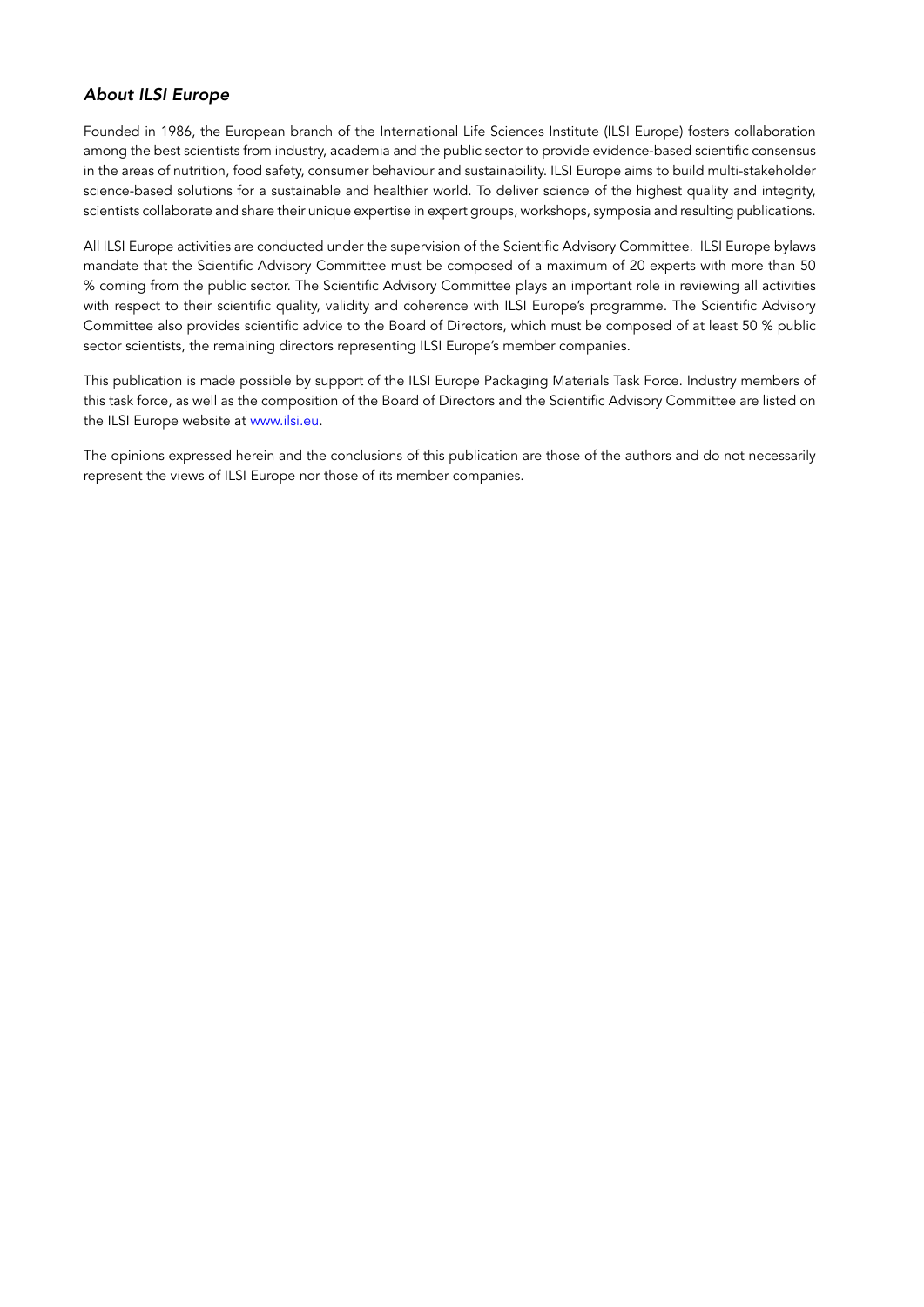

## *PACKAGING MATERIALS 1. POLYETHYLENE TEREPHTHALATE (PET) FOR FOOD PACKAGING APPLICATIONS*

*Updated Version*

*By Suzanne De Cort, Françoise Godts and Annick Moreau*

REPORT

*COMMISSIONED BY THE PACKAGING MATERIALS TASK FORCE*

December 2017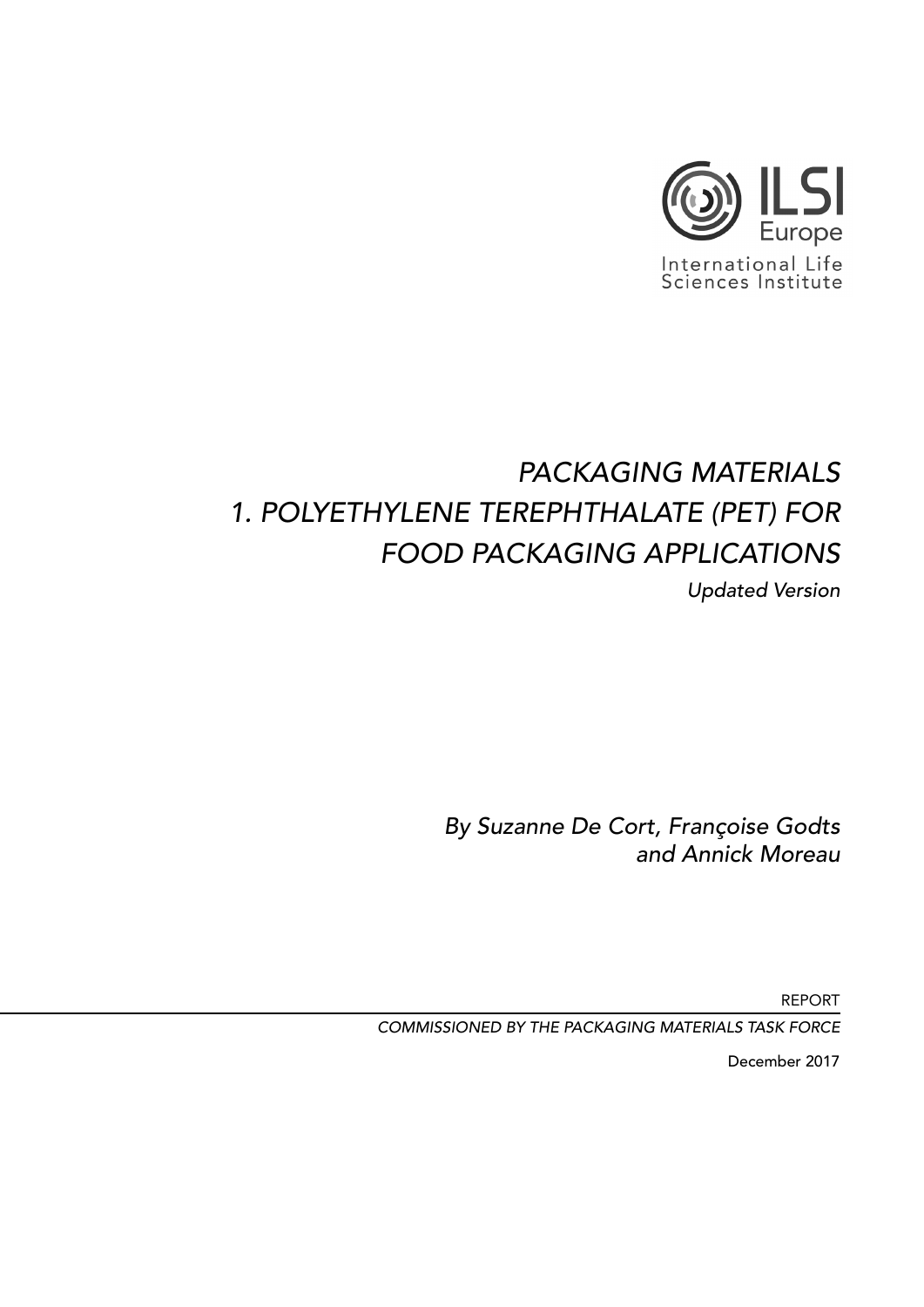#### © 2017 ILSI Europe

This publication may be reproduced for non-commercial (including educational) use as it is, and in its entirety, without further permission from ILSI Europe. Partial reproduction and commercial use are prohibited without ILSI Europe's prior written permission.

"A Global Partnership for a Safer, Healthier World ®", the International Life Sciences Institute (ILSI) logo image of concentric circles, the word mark "International Life Sciences Institute", as well as the acronym "ILSI" are trademarks of the International Life Sciences Institute and licensed for use by ILSI Europe. The use of trade names and commercial sources in this document is for purposes of identification only and does not imply endorsement by ILSI Europe.

For more information about ILSI Europe, please contact

ILSI Europe a.i.s.b.l. Avenue E. Mounier 83, Box 6 B-1200 Brussels Belgium Phone: (+32) 2 771 00 14 E-mail: publications@ilsieurope.be www.ilsi.eu

*Printed in Belgium*

*ISBN 9789078637431*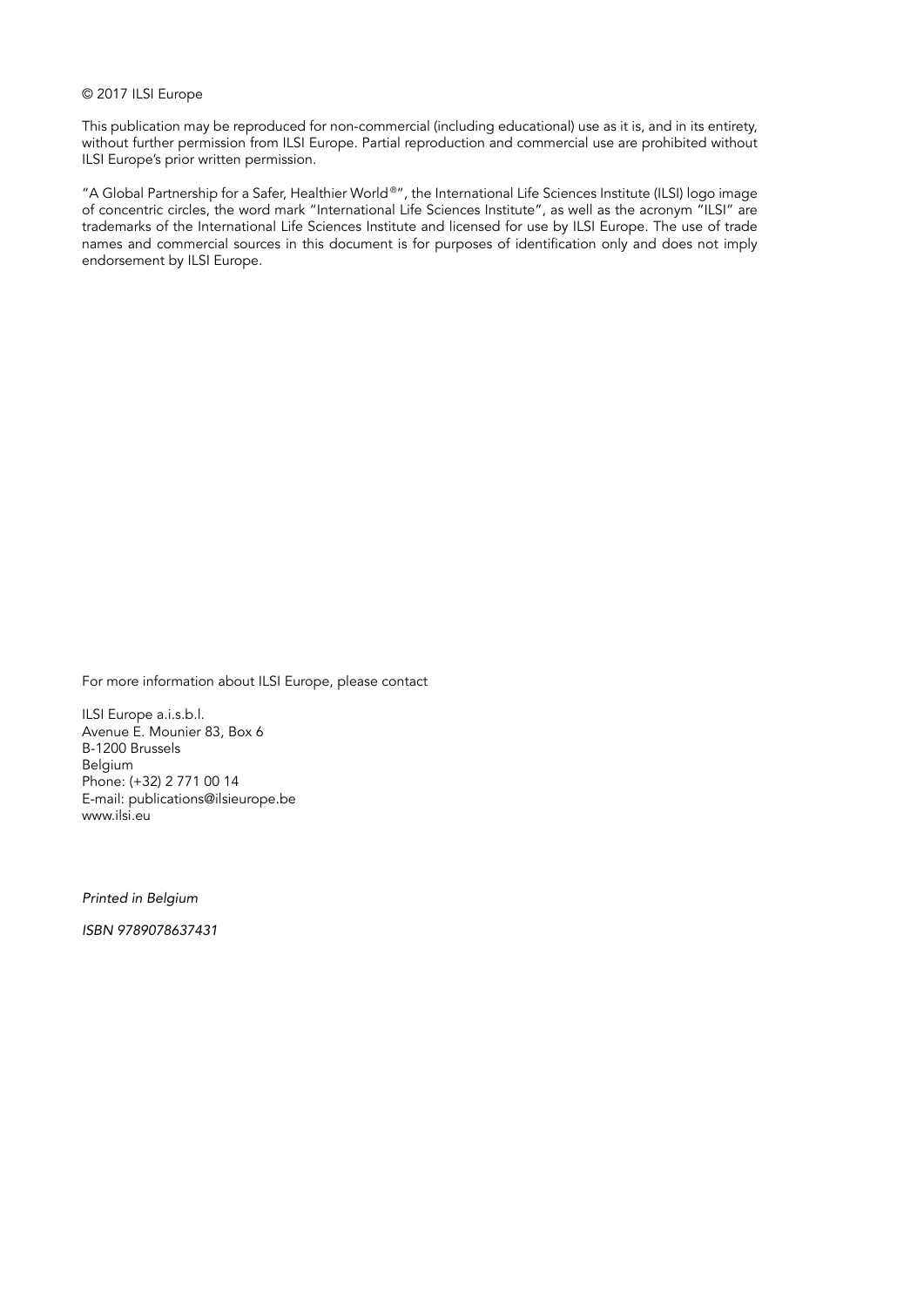## <span id="page-4-0"></span>**CONTENTS**

| $1_{-}$ | <b>INTRODUCTION</b>                        | 4  |
|---------|--------------------------------------------|----|
| 2.      | WHAT IS PET?                               | 4  |
|         | 3. THE MANUFACTURE OF PET                  | 5  |
| 4.      | THE PHYSICAL NATURE OF PET                 | 6  |
| 5.      | <b>FOOD PACKAGING APPLICATIONS</b>         | 7  |
| 6.      | FOOD PACKAGING LEGISLATION FOR PET         | 9  |
|         | European Union                             | 9  |
|         | <b>United States</b>                       | 11 |
| 7.      | <b>MIGRATION OF PET COMPONENTS</b>         | 12 |
| 8.      | SAFETY OF PET AS A FOOD PACKAGING MATERIAL | 14 |
| 9.      | RECYCLED PET IN FOOD CONTACT USES          | 15 |
|         | Environmental impact of PET                | 15 |
|         | Recycled PET in food contact uses          | 15 |
|         | 10. GENERAL CONCLUSIONS                    | 17 |
|         | 11. GLOSSARY                               | 18 |
|         | 12. REFERENCES                             | 19 |

PACKAGING MATERIALS: 1. POLYETHYLENE TEREPHTHALATE (PET) FOR FOOD PACKAGING APPLICATIONS *Packaging Materials: 1. Polyethylene Terephthalate (PET) for Food Packaging Applications*

*Authors:* Dr Suzanne De Cort, The Coca-Cola Company (BE), Dr Françoise Godts, DuPont de Nemours (BE), Dr Annick Moreau, Danone (FR) Scientific Reviewers: Prof. Cristina Nerín, University of Zaragoza (ES) and Dr Philippe Saillard, CTCPA (FR) *Coordinators:* Mr Jeroen Schuermans and Dr Lucie Geurts, ILSI Europe (BE)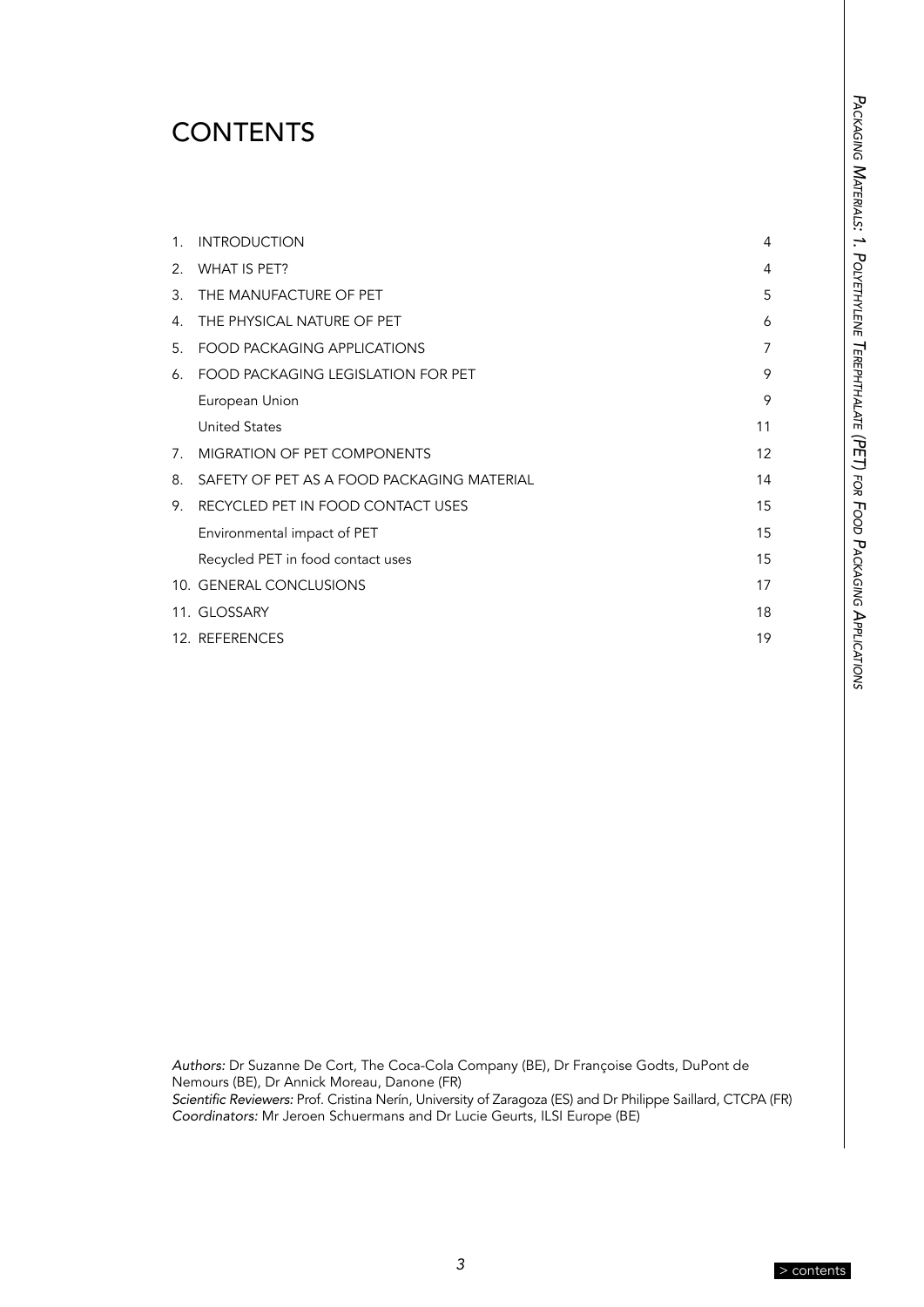## <span id="page-5-0"></span>1. INTRODUCTION

**Polyethylene terephthalate (PET) is a plastic material that has found increasing applications**<br>within the packaging field. It is a simple long-chain polymer, and its chemical inertness<br>together with its physical propertie within the packaging field. It is a simple long-chain polymer, and its chemical inertness together with its physical properties has made it particularly suitable for food packaging applications. The purpose of this report is to provide the salient facts about PET as a food packaging material. It describes the properties of PET with respect to its effects on the safety and health of consumers, and should be seen as an introduction to the more detailed information available, much of which is referenced herein.

## 2. WHAT IS PET?

**PET** is a long-chain polymer that belongs to the generic family of polyesters (Brody and Marsh, 1997). PET is mainly formed from the monomers terephthalic acid (TPA) or dimethyl terephthalate (DMT) both of which are deriv Marsh, 1997). PET is mainly formed from the monomers terephthalic acid (TPA) or dimethyl terephthalate (DMT) both of which are derived from oil feedstock, and mono ethylene glycol (MEG) which can be derived from oil/gas feedstock or from bio-resources ("biobased MEG"). The production of bio-based TPA is currently only at the Research & Development stage. Small amounts of co-monomers such as isophthalic acid (IPA) or 1,4-cyclohexanedimethanol (CHDM) may also be incorporated into PET to enhance processing and performance. Moreover, as innovation is always in progress, it cannot be excluded that other monomers can be used after their complete risk assessment in accordance with regulatory requirements. As an example, substance diethyl [[3,5-bis(1,1-dimethylethyl)-4-hydroxyphenyl]methyl]phosphonate, a comonomer to enhance heat resistance of PET, received recently a positive opinion from the European Food Safety Authority (EFSA) (European Food Safety Authority, 2016a). Considering above potential chemical combinations involved, the generic term "PET" may cover a wide range of polymer structures.

PET is an amorphous glass-like material although, when processed into packaging, it is usually in a semi-crystalline form as a result of the crystallinity induced by either heat treatment or the orientation of the polymer chains. Nucleating agents may also be used to influence crystallization, particularly for application in trays that are intended for use at high temperatures.

Chemists Whinfield and Dickson, employees of the Calico Printers' Association of Manchester, are credited with the discovery of PET. It was eventually licensed to DuPont for use in the USA and to Imperial Chemical Industries (ICI) for use in the rest of the world (Dupont, 1997). Further experimental work of both DuPont and ICI chemists led to the development of PET fibres. Polyester fibre applications have further developed to such an extent that PET represents over 50% of manufactured global synthetic fibres (Albrecht, 1997).

In the late 1950s, PET was developed as a film. It was first used for video, photographic, and X-ray films, as well as in flexible packaging. PET was later modified for use in injection-molded and extruded articles, and was primarily reinforced with glass fibre. In the early 1970s, PET was stretched using blow-molding techniques that produced the first oriented three-dimensional structures. This development initiated the rapid exploitation of PET for producing lightweight, tough, unbreakable bottles (Wyeth and Roseveare, 1973 and 1974).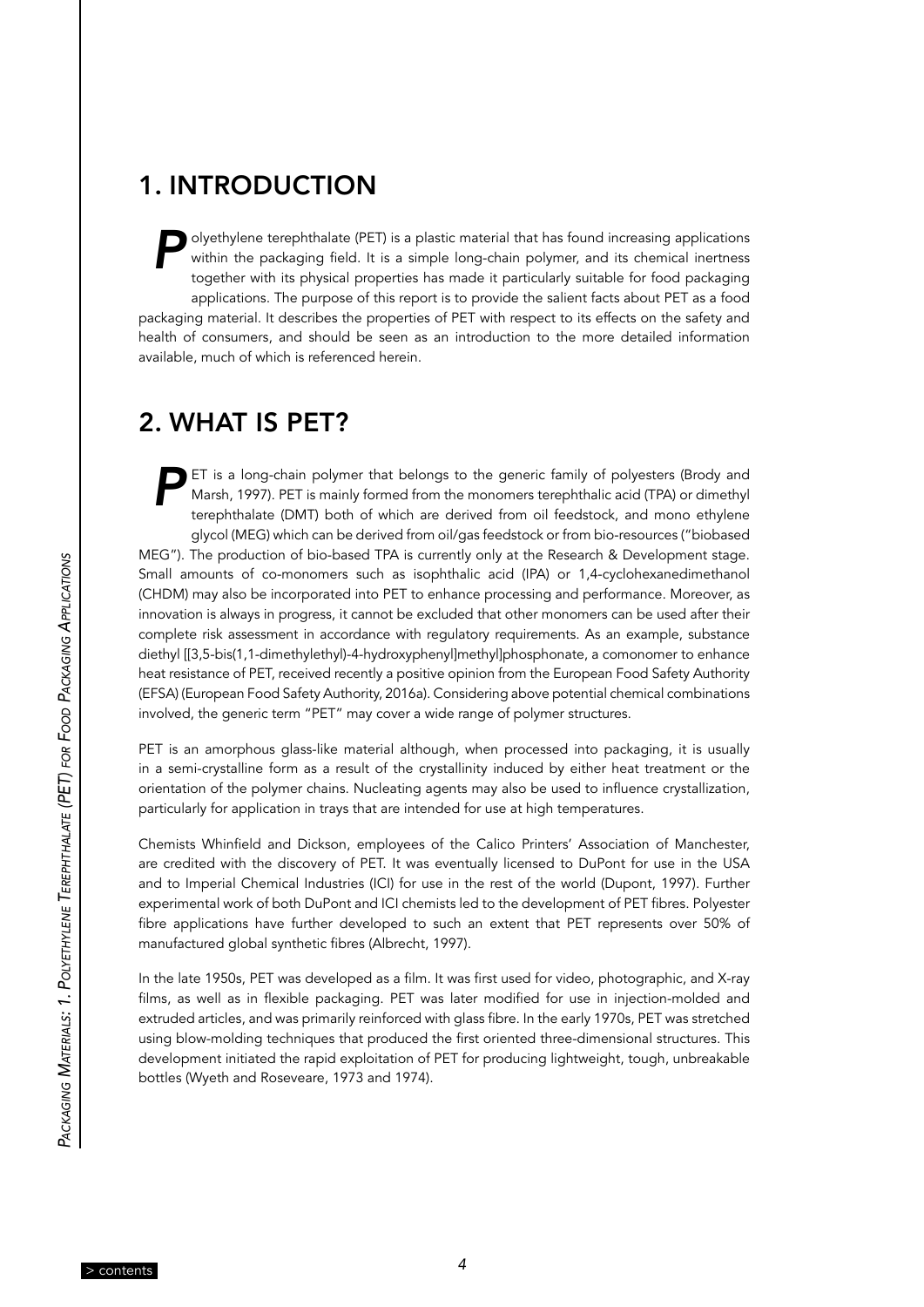## <span id="page-6-0"></span>3. THE MANUFACTURE OF PET

*P*olyesters are formed by the reaction of bifunctional acids or esters and bifunctional alcohols, in the presence of a metal catalyst.

The key polymerisation step is known as a condensation reaction in which the starting materials react and release water or alcohol such as methanol. The first phase of polymerisation is generally conducted in the melt phase. After achieving an adequate degree of polymerisation, the polymer may be pelletized and the second polymerisation reaction continues in the solid phase. Technology developments in recent years have led to PET resins that can be produced in a one-step process called Melt-to-Resin (MTR) technology.

For the manufacture of PET, the key starting materials are terephthalic acid (1,4-benzene dicarboxylic acid, TPA) and mono ethylene glycol (1,2-ethanediol, MEG). When heated together, an esterification reaction occurs forming a prepolymer which contains the monomer bis-hydroxyethyl-terephthalate (BHET) and low-molecular-weight polymers (oligomers). Water formed as a by-product is removed from the process. The remaining mixture is then further polymerized, at high temperature (270- 295°C) under vacuum, to form PET, while the excess ethylene glycol is distilled out (Figure 1). At this stage, the PET is a viscous, molten liquid that is extruded and water quenched into granules to form a solid, glass-like amorphous material. PET could also be manufactured by using a technology based on DMT instead of TPA. In this case, methanol is produced as by-product instead of water.

The high molecular weight required for container manufacture is obtained by a second polymerisation stage carried out in solid state after crystallization of the granules. This solid state polymerization (SSP) is conducted at lower temperatures (220-235°C) than the first polymerization in the melt phase, either under vacuum or under positive pressure using a neutral gas such as nitrogen. The reaction is driven by elimination of by-products such as water from the interior of pellets to the surface. At the same time, volatile impurities, thermal degradation products such as acetaldehyde or residual glycols are removed by thermal desorption. As such SSP process drastically limits the potential of substances to migrate to food, it makes PET a fully compatible food grade material. The high molecular weight is essential for good mechanical properties, and provides stiffness, toughness, and creep resistance, as well as sufficient strength to resist bursting and breaking under pressure.

Although most PET is produced according to the process described above, recent technologies have been developed and implemented at industrial scale to produce high-molecular-weight PET for food packaging without the solid-state polymerization step (e.g. MTR technology).

High-purity polymers are needed for food packaging applications. Once the polymer is formed, it is very difficult to purify except for the removal of volatile materials at high temperatures and under vacuum or under nitrogen flow. For this reason, the purity of the starting monomers is the key to achieve the high molecular weight and product quality required for food packaging. Vacuum distillation processes easily purify ethylene glycol; terephthalic acid is purified by repeated crystallization from solvents and as a result it is usually called Purified Terephthalic Acid (PTA).

Catalysts are used at extremely low concentrations to promote the reactions and ensure practical economics. Antimony is the currently preferred catalyst. Residual levels of the antimony in PET bottles from the EU market range from 70-290 mg/kg material with a median of 220 mg/kg material (Welle and Franz, 2011). Other metal catalysts such as Titanium, Germanium and Aluminium may also be used.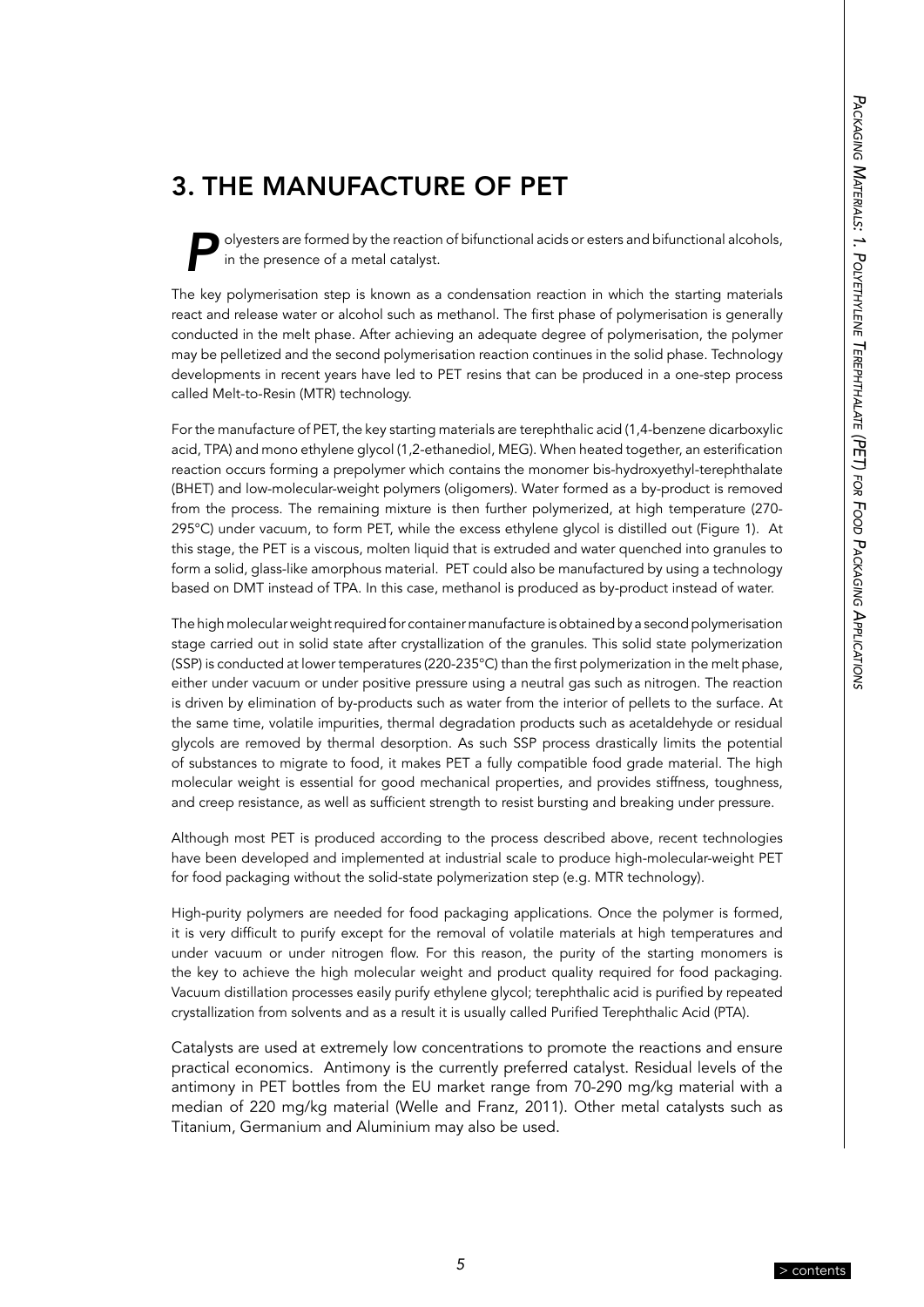<span id="page-7-0"></span>



## 4. THE PHYSICAL NATURE OF PET

*P*ET exhibits interesting physical properties (morphology). It is classified as a semi-crystalline polymer that, depending on fabrication conditions, can have a molecular structure that is amorphous or semi-crystalline. Crystallinity can be induced either by mechanical stretching or by thermal crystallization. In case of the former, by heating the polymer above 78ºC (the approximate glass transition temperature Tg) it changes from a rigid glass-like state to a rubbery elastic form in which the polymeric chains can be aligned in either one direction to form fibres, or in two directions to form films and bottles. Stretching at the correct temperature and rate induces chain orientation and crystallinity. If the polymer is cooled quickly while being held in the stretched state the chains are frozen with their orientation and induced crystallinity intact. Once set in this oriented form the material is extremely tough and possesses the properties seen in a typical PET bottle. Although there is a significant amount of crystallinity in the container, it remains transparent because the crystals are very small and do not effectively scatter light in the visible region. By using a combination of specific PET grades and blowing conditions the crystallization rate of the bottle walls can be increased. The process is named 'heatset', and such bottles can withstand hot filling conditions. Thermally induced crystallization happens when amorphous PET is held at temperatures above 78ºC and not quenched rapidly enough. The material becomes white, opaque, more rigid, and less flexible. A thermal crystallized PET, known as crystalline PET or CPET, contains crystallites that are much larger than those in oriented PET. In this form, it is capable of withstanding higher temperatures without shrinkage or deformation and can be used to manufacture trays and containers that are capable of withstanding moderate oven temperatures. The careful manipulation between amorphous forms and oriented or thermally crystallized semi-crystalline forms of PET, all of which are variants of the same basic chemical formula of PET, permits its use in a wide range of products.

*6* [> contents](#page-4-0)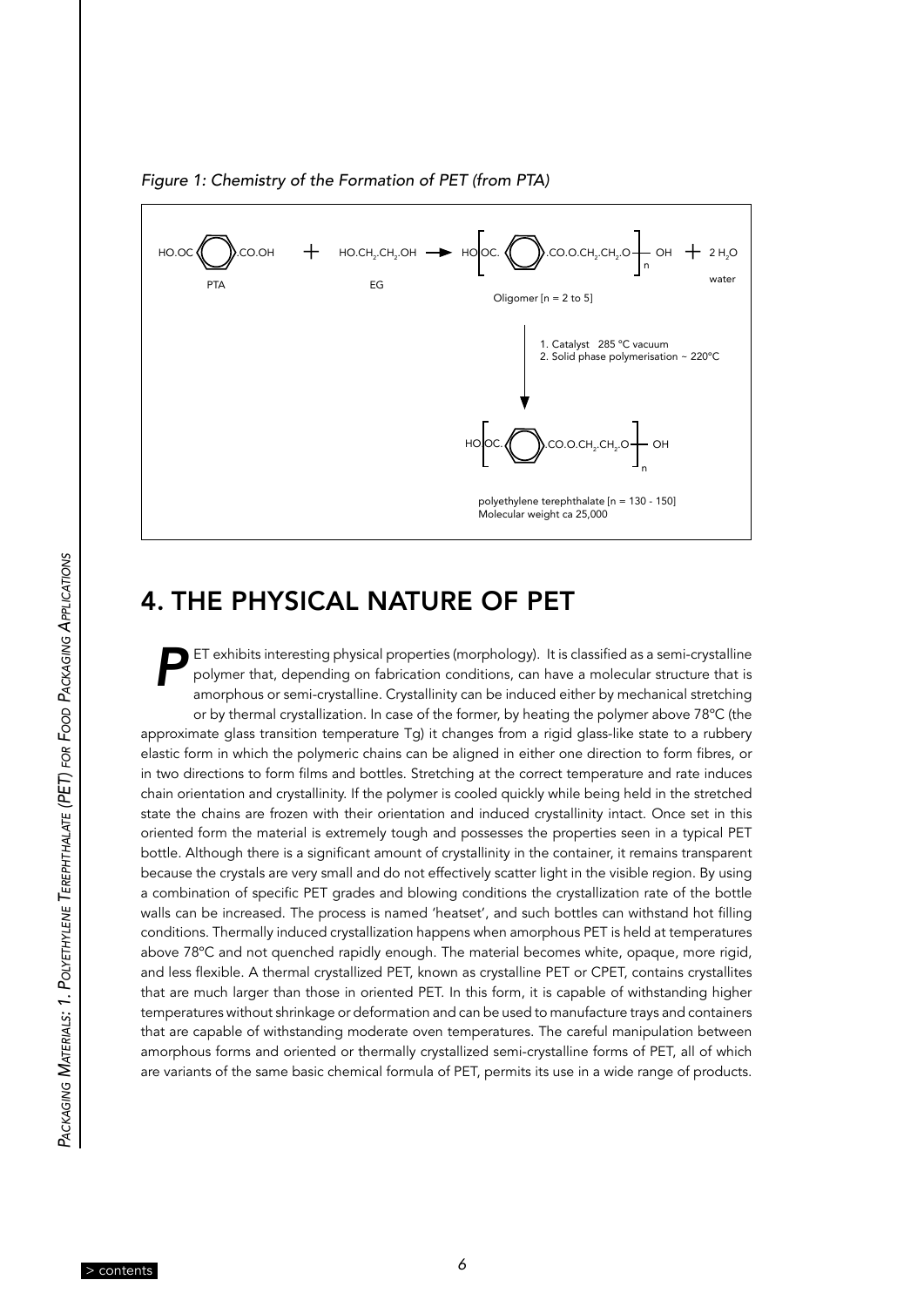<span id="page-8-0"></span>The PET described thus far is the simplest typical product. However, several modifications may be introduced to develop specific properties for various packaging applications and to suit particular manufacturing equipment. The modifications are generally of a chemical nature that facilitates manipulation of the PET between different crystalline forms.

For example, small concentrations of an appropriate co-monomer (e.g. IPA or CHDM) slow the speed of crystallization. This property is especially important for the heavier, thicker articles like the bottles that are used for refillable container systems (e.g. 5 Gallon water containers) for which application-specific resins with higher co-monomer content have been developed. Influencing the rate of crystallization and the crystal morphology to restrict movement and container deformation is also required for articles used at elevated temperatures, such as ovenable food trays. For crystalline PET (CPET) tray applications, a nucleating agent or crystallization promoter and a higher-molecularweight polymer are used. Impact modifiers are also often added to CPET trays to reduce the potential for breakage should a frozen food be dropped onto a hard surface.

PET has become a packaging material for many food products, particularly beverages. Being an inert material with good physical properties and glass-like transparency makes PET a good option for water packaging. Other reasons for its frequent use as food packaging material are its good gas barrier properties and retention of carbonation during the normal distribution and usage of carbonated beverages. PET also exhibits a high toughness/weight property ratio that enables the manufacture of lightweight, large-capacity and almost unbreakable containers.

## 5. FOOD PACKAGING APPLICATIONS

he necessary and desired properties for packaging applications are attained from the intrinsic properties of the PET polymer. Nevertheless, as PET is a polyester, molecular chains will hydrolyse during processing at high temperature if moisture is present and therefore, PET has to be dried prior to processing. Additives such as antioxidants, plasticizers, and heat or ultraviolet (UV) stabilizers are in general not used in PET. To produce coloured packaging, colorants in low concentrations (usually less than 500 ppm) are generally added at either the resin or the container manufacturing stage.

Nevertheless, some additives may be used to meet the needs of specific applications. For example, UV absorbers may be used for packaging foods that are sensitive to UV light (Monteiro *et al*, 1996 and 1999); reheat additives may be used to improve the efficiency of the bottle-blowing process; and others may be used to reduce friction in filling lines. For some demanding applications, acetaldehyde scavengers may be incorporated to reduce the migration of acetaldehyde, or oxygen scavengers may be used for packaging foods or beverages that are particularly sensitive to oxygen. CPET trays may also include nucleating agents, antioxidants, impact modifiers, and mold release agents.

The three major packaging applications of PET are containers like bottles, jars, and tubs, semi-rigid sheets for thermoformed trays and blisters, and thin oriented films used for bags and snack-food wrappers (Table 1).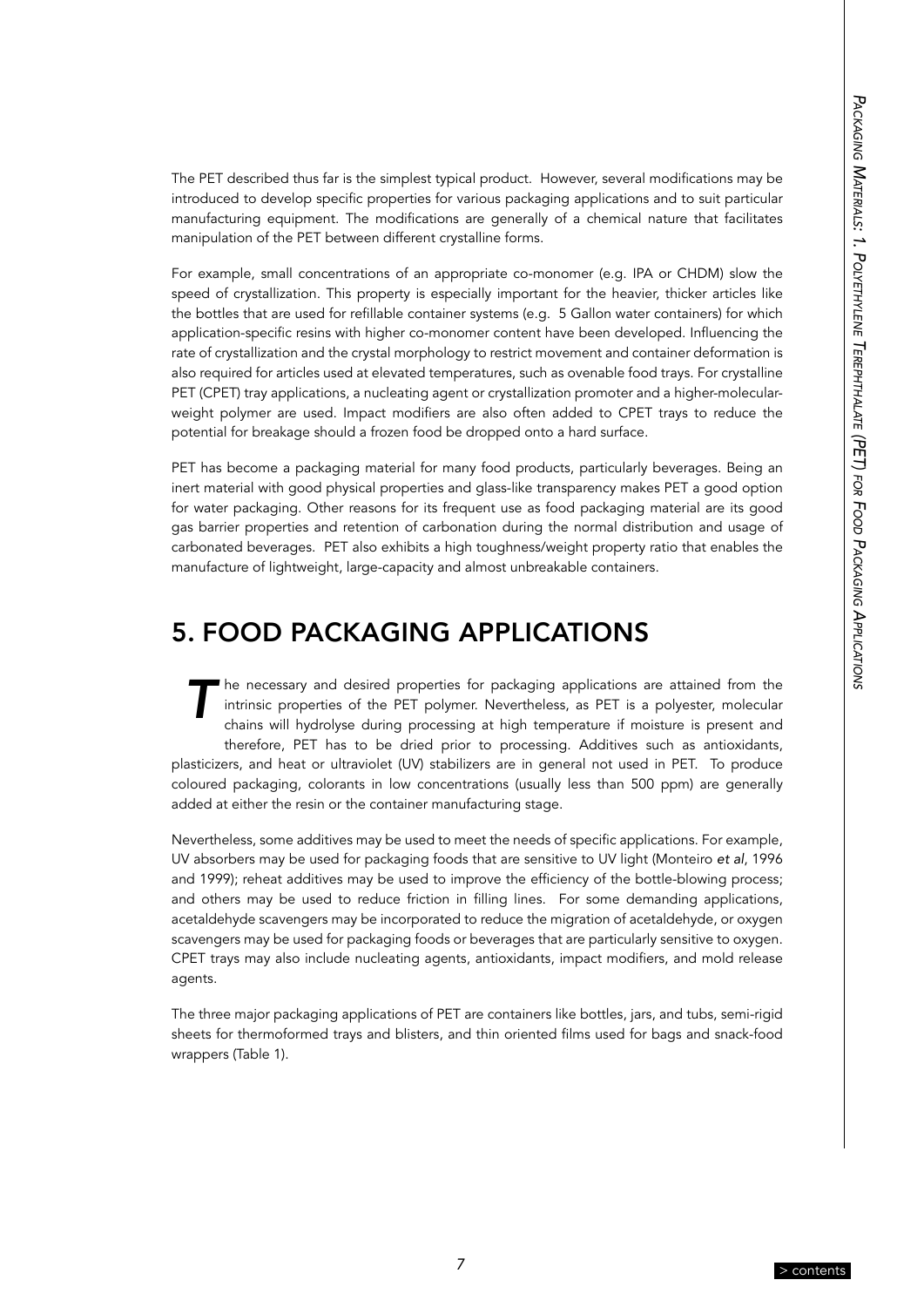|  |  |  |  |  |  | Table 1: PET in Food Applications |
|--|--|--|--|--|--|-----------------------------------|
|--|--|--|--|--|--|-----------------------------------|

| Technology                           | PET product                      | Applications                                                                                                                                                                  |
|--------------------------------------|----------------------------------|-------------------------------------------------------------------------------------------------------------------------------------------------------------------------------|
| Injection<br>Stretch Blow<br>Molding | <b>Bottles</b>                   | Beverages, fruit juices, bottled waters, and alcoholic<br>beverages; especially suitable for carbonated drinks,<br>cooking and salad oils, sauces and dressings Beer - wine - |
|                                      | Wide-mouth<br>jars and tubs      | Jams, preserves, fruits, and dried foods<br>Condiments, coffee                                                                                                                |
| Thermoforming                        | Trays (CPET)                     | precooked meals for reheating pasta dishes, meats, and<br>vegetables in either microwave or conventional ovens<br>vacuum-packed dairy products (cheese), processed meats      |
|                                      | Trays (APET)                     | deli trays, used at room temperature or below                                                                                                                                 |
| Films                                | Films and<br>metallized<br>foils | Boil-in-bag precooked meals, snack foods, nuts, sweets,<br>long-life confectionery, ice creams, and spreads                                                                   |

PET bottles and jars are manufactured by the process of injection stretch blow molding, which was developed specifically to maximize PET's beneficial properties (Figure 2). Selecting the preform design together with appropriate blowing parameters will help to achieve the best balance of properties. Impact resistance, transparency, stiffness, gas barrier properties, and resistance to creep are all optimized during this stage of bottle manufacture.

*Figure 2: Stretch Blow Molding of a PET Bottle*



The semi-rigid transparent PET sheet, the precursor for thermoforming PET articles such as trays, is made by extruding a ribbon of molten PET polymer onto a series of cooling and compressing rolls. The cooled sheet is then stored before it is fed through a thermoforming line that heats the sheet, stamps the forms, and cuts out the article, all in one process. Transparent PET trays that are made in this manner from amorphous PET are often referred to as APET trays. CPET trays for use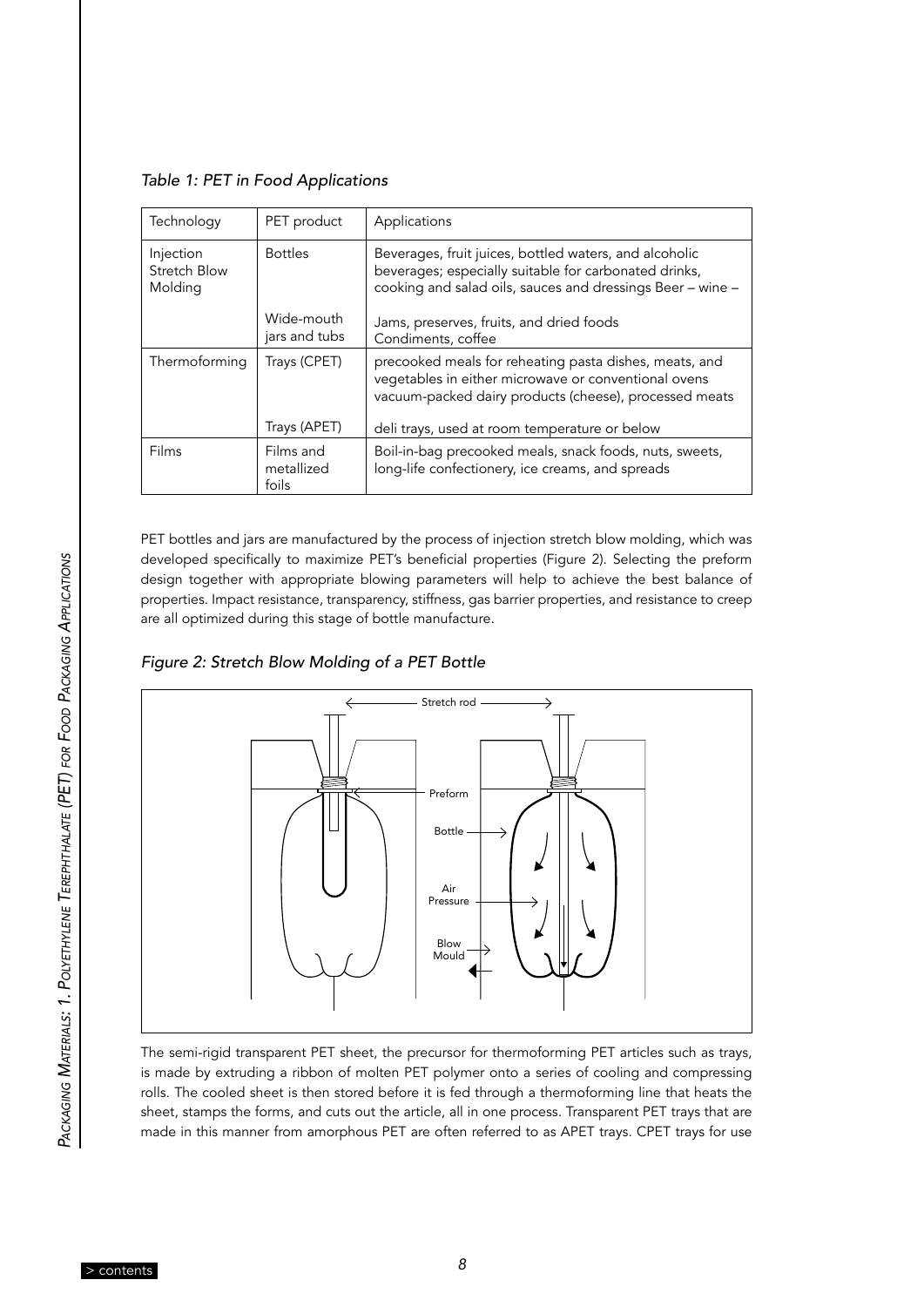<span id="page-10-0"></span>at high temperatures in microwave and conventional ovens are made starting from crystallized PET. Additives and processing techniques are used to induce and control crystallinity and to improve impact properties and thermal stability.

The manufacture of thin, biaxially-oriented PET films is a demanding operation that fully develops the properties of the PET. The excellent thermal properties of PET film allow it to be processed and used over a wider temperature range (-70°C to +150°C) than most of the common packaging films. Oriented PET films can be used in the demanding sterilization processes that are based on steam, ethylene oxide, or radiation. Again, the key to achieving these properties is manipulation between the different crystallization states. Biaxially-oriented PET films may also be metallized to additionally enhance their barrier properties and appearance.

PET can be combined with other plastics to extend its applications (e.g., provide additional protection against oxygen and moisture) by using co-injection, co-extrusion, laminating, or coating technologies.

## 6. FOOD PACKAGING LEGISLATION FOR PET

*I* n general, the main purpose of each authority of a jurisdiction/country is to establish a regulatory framework and maintain/enforce regulations, including food contact material regulations, to ensure food consumed and sold within their countries is safe (Magnuson *et al*, 2013). Although there are many similarities in these regulatory frameworks, each jurisdiction has its own regulatory schemes by which plastic materials and articles are approved for use in food contact (LeNoir, 2015).

#### *European Union*

General principles of safety and inertness for all food contact materials are set out in the Framework Regulation (EC) No 1935/2004 (European Commission, 2015). The regulation states that "any material or article intended to come into contact directly or indirectly with food must be sufficiently inert to preclude substances from being transferred to food in quantities large enough to endanger human health or to bring about an unacceptable change in the composition of the food or a deterioration in its organoleptic properties." GMP (Good Manufacturing Practice) Regulation (EC) No 2023/2006 ensures that the manufacturing process is well controlled so that the specifications for food contact materials remain in conformity with the legislation.

In addition to the general legislation, plastic materials and articles intended to come into contact with food are covered by a specific EU measure, Regulation (EU) No 10/2011 (and subsequent amendments) (European Commission, 2011).

The Regulation deals with three major principles:

- a) the establishment of positive lists of authorized substances including monomers or other starting substances and additives;
- b) an overall migration limit (OML) for the sum of all substances into the foodstuff to ensure the overall quality of the plastic; and
- c) where necessary to ensure the safety, specific migration limits (SMLs) or other limitations for individual substances.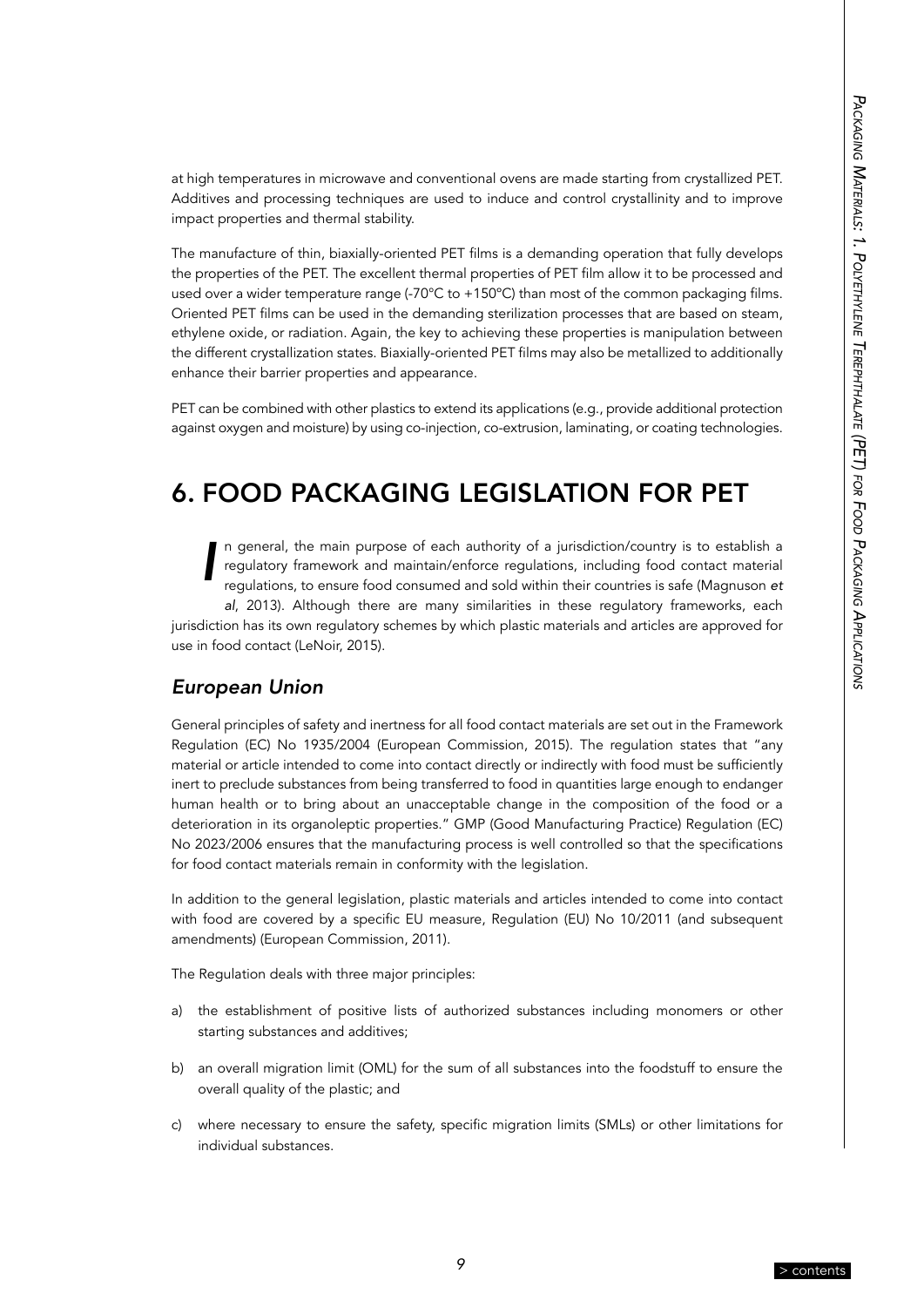This means that for a polymer to be lawfully used, the component monomers and additives must be on the positive lists and the finished article must comply with all the applicable limitations. Some substances are exempted of listing providing they follow national laws (e.g. colorants, aids to polymerization). The regulation sets out detailed migration testing rules for testing for both OML and SMLs. Although migration testing in food prevails, migration is usually tested using simulants, representative for a food category. Food simulants defined in the Regulation are 10%, 20% or 50% ethanol, 3% acetic acid, Tenax and vegetable oil. The migration testing is done under standardized time/temperature conditions, representative for a certain food use (European Commission, 2016).

The OML for all food contact articles is 10 mg/dm2 of food contact surface.

SMLs that have been established for some of the monomers and additives used in making PET (Table 2) are based on the safety evaluation of the substances by EFSA or, in the past, by the EC Scientific Committee on Food (SCF), taking into account information on the toxicity and the migration behaviour of the substance (see point 8). For setting the SML, it is conventionally assumed that 1kg of food containing the substance is consumed daily by a person with 60 kg bodyweight. It is assumed that the 1 kg of food is in contact with a plastic food contact material releasing the substance at a level lower than the SML. It is further assumed that the food contact surface area is 6 dm2 per kg food (European Commission, 2014). Such food exposure scenario (1 kg / 60 kg person) is under discussion by EFSA and will be potentially updated in the future. The main development is in a new set of tiered approaches to stick closer with the wide range of consumer food exposures (European Food Safety Authority, 2016b).

| Monomers/starting substances and additives | <b>Specific Migration Limit (SML)</b>                                                      |
|--------------------------------------------|--------------------------------------------------------------------------------------------|
| Terephthalic acid (PTA)                    | 7.5 mg/kg                                                                                  |
| Terephthalic acid, dimethyl ester (DMT)    | No SML                                                                                     |
| Isophthalic acid (IPA)                     | 5 mg/kg                                                                                    |
| Ethylene glycol (EG)                       | 30 mg/kg<br>(Alone or with diethylene glycol or stearic<br>acid esters of ethylene glycol) |
| Diethylene glycol (DEG)                    | 30 mg/kg<br>(Alone or with ethylene glycol or stearic<br>acid esters of ethylene glycol)   |
| 1,4-Bis(hydroxymethyl)cyclohexane (CHDM)   | No SML                                                                                     |
| Antimony trioxide                          | 0.04 mg/kg, expressed as antimony                                                          |

| Table 2: Some of the Monomers/Starting Substances and Additives Used in Making |
|--------------------------------------------------------------------------------|
| PET for Food Packaging                                                         |

Practically, if the product complies with the compositional requirements of the Regulation (EU) No 10/2011 (i.e., it is produced from authorized monomers and additives), then it may be tested for compliance with applicable migration limits for any desired condition of use.

It is important to note that compliance with the respective migration limits has to be ensured for the finished article although the compliance work should be concluded as high up in the manufacturing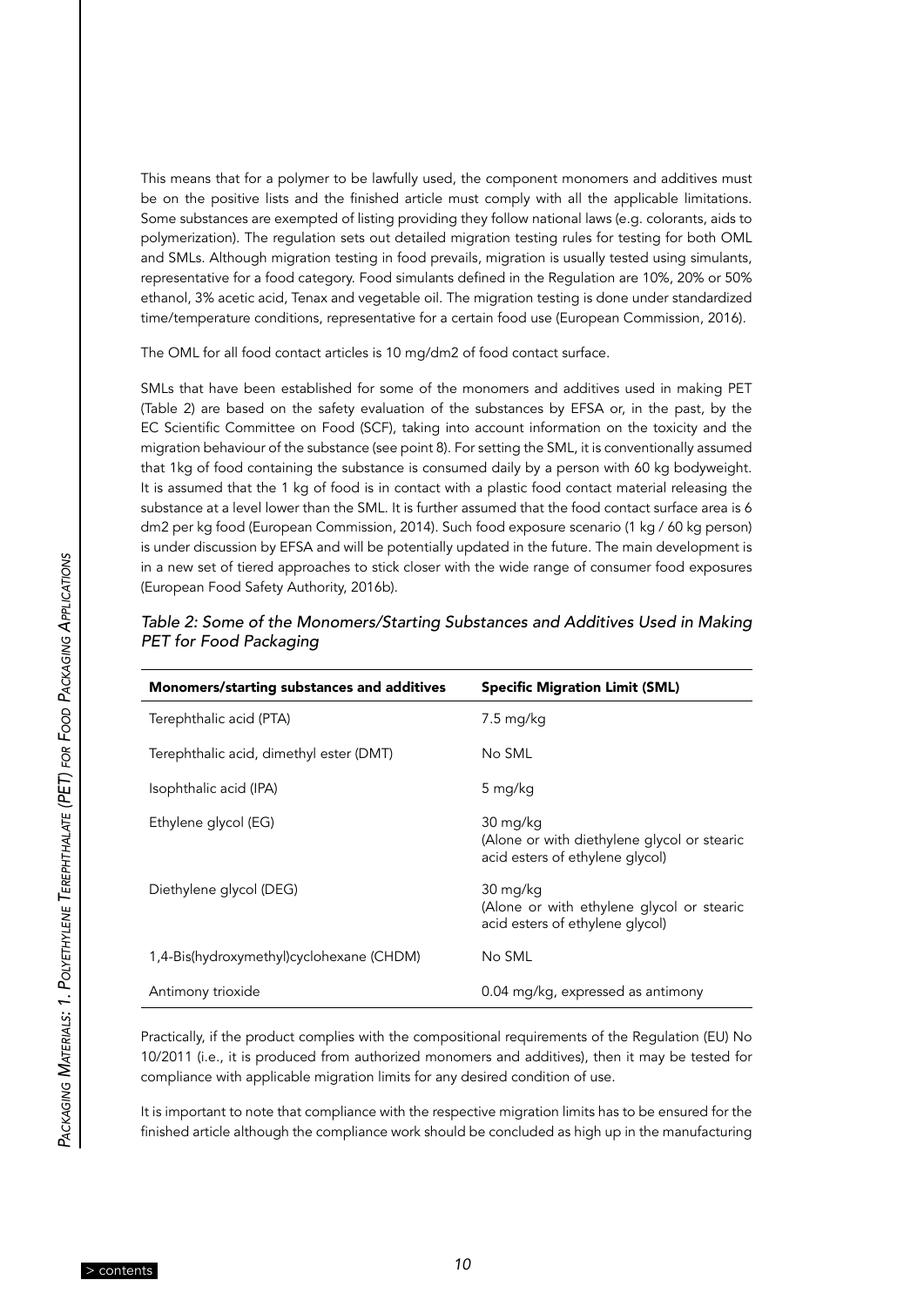<span id="page-12-0"></span>chain as possible (European Commission, 2013). As migration testing is time consuming, costly and may be complex, it is accepted to demonstrate compliance by worst case calculation or modelling (cf. Regulation (EU) No 10/2011, Annex V, chap 2, paragraph 2.2.3).

In addition to the above, substance categories not included in the European Union positive list of authorized substances, like aids to polymerization, could be regulated at Member State level.

Apart from the three major principles, the Plastics Regulation (EU) No 10/2011 includes requirements for non-intentionally added substances (NIAS). NIAS can be an impurity in the substances used or a reaction intermediate formed during the production process or a decomposition or reaction product. Any potential health risk in the final material or article arising from reaction and degradation products should be assessed by the manufacturer in accordance with internationally recognised scientific principles on risk assessment. Guidance on best practices on the risk assessment of NIAS in food contact materials and articles can be found in another ILSI Europe Report (Koster *et al*, 2015).

#### *United States*

The U.S. Food and Drug Administration's (US FDA) regulations for food contact substances are based on the principle that food packaging must not adulterate the food, which means that any substances that migrate into food from packaging must not exceed safe levels and must not cause an unacceptable change in the organoleptic properties of the food. For a polymer to be cleared by the US FDA for use as a packaging material, a packaging-component supplier must submit data on the composition of the material, manufacturing process, physical properties, intended applications and conditions of use, studies on the migration from the material, and toxicity data for the substances that have been found to migrate. There are 3 possible routes to have a new food contact substance cleared (LeNoir, 2015; US FDA, 2015):

- The Food Additive Petition (FAP) process. A FAP approval results in a new regulation as part of the Code of Federal Regulations (CFRs). PET polymer regulation is under 21 CFR 177.1315 and 21 CFR 177.1630;
- The Food Contact Notification (FCN) process. After it is reviewed and accepted by the US FDA, the FCN is added to the list of effective notifications that the agency publishes. The notifications that are currently in effect are accessible on a dedicated web page. For PET, a notification can be found under FCN 85 (US FDA, 2000).
- The Threshold of Regulation (ToR) rule. A substance used in a food contact article may be exempted by US FDA from the need of an FCN or FAP as a food additive if the use in question has been shown to result in a very low concentration (0.5 ppb).

The CFRs or FCNs specify the compositional requirements and simple compliance tests with which the finished food contact article must comply.

Any additive that is reasonably expected to become a component of food must be used in compliance with an applicable regulation or FCN unless there is a basis for exemption, such as GRAS (generally recognized as safe) status, or if it can be demonstrated that it does not become a component of food. It is possible that the incorporation of an additive may introduce additional regulatory restrictions on the use of the polymer.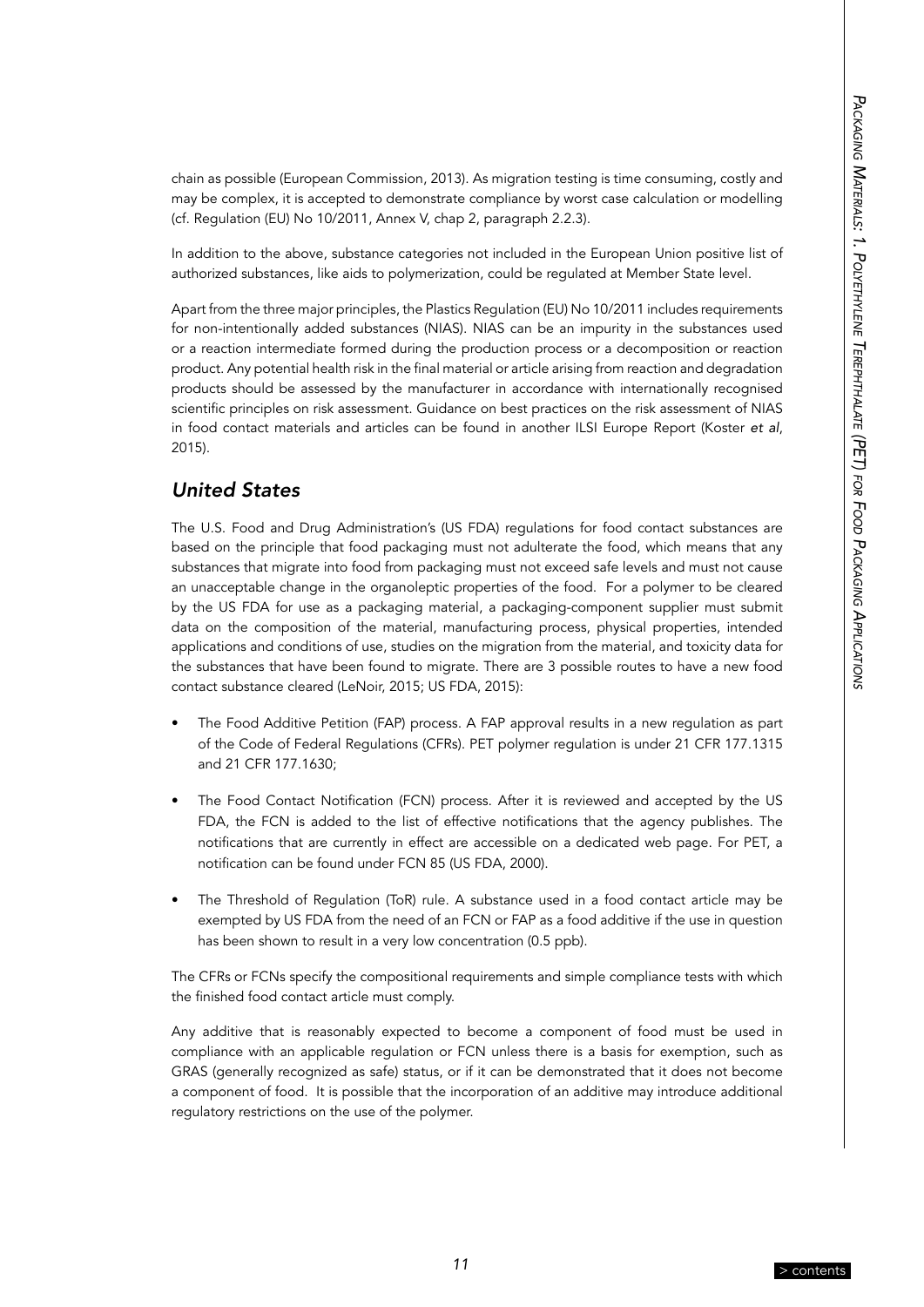## <span id="page-13-0"></span>7. MIGRATION OF PET COMPONENTS

*T* he official European methods for migration testing stipulate the use of food simulants that are intended to represent all food types. These simulants include 10% ethanol, 3% acetic acid, 20% ethanol, 50% ethanol, vegetable oil and poly(2,6-diphenyl-p-phenylene oxide) (so-called Tenax) and are generally assigned to certain food groups or specifically to different food categories. They also stipulate migration testing times and temperatures that represent the worst of the foreseeable conditions of intended use, such as 10 days at 40ºC for OML testing and 10 days at 60°C for SML testing. The US FDA has similar testing recommendations for the evaluation of migration of new polymers or additives. The US FDA also specifies a different set of compliance extraction tests for PET articles that are already regulated in 21 CFR 177.1630 and 21 CFR 177.1315. The extraction solvents include water, 3% acetic acid, heptane, 50% ethanol and 95% ethanol, depending on the intended application. PET manufacturers and container producers have been applying these tests for many years. The evaluation of new processes, materials, additives, and applications as they have arisen has generated large amounts of data. Extensive testing has shown that, although the amount of migration that occurs in a given test logically varies as a function of time and temperature of contact and the particular food or food stimulant, the migration results are well within the limits established by the regulations.

The high inertness of PET leads to very low interactions and mass transfer between PET packaging and foodstuffs (Welle, 2014). The total migration during long-term storage of PET is typically less than 0.5 mg/kg for the most common uses in bottles in contact with water (Störmer *et al*, 2004). Higher levels of migration can be seen when using the more severe test protocols such as those that are intended to simulate cooking. However, these test protocols include testing for 2 hours in contact with oil at very high temperatures, conditions that highly exaggerate those that are typically used for reheating foods (which more closely resemble a hot fill application) or for less severe cooking applications such as baking.

Specific migration of PET (co)-monomers like PTA, IPA and DMT is negligible under storage conditions and the European SML for EG cannot be exceeded under normal storage conditions (Welle, 2014).

 Studies designed to detect migration of antimony catalysts have shown only trace levels of antimony in the most common applications (Welle and Franz, 2011). For example, in a 2005 study of the Swiss Food Agency Bundesamt für Gesundheit (BAG, 2005) an average antimony level of 0.43 µg/L in 49 natural mineral waters packaged in PET was found, compared to approximately 0.12 µg/L in 20 natural mineral waters packaged in glass. These levels are well within the levels that have been determined as safe according to evaluation by the World Health Organization (WHO, 2011) and well below the European limit of 5 µg/L for drinking water. If specific migration testing is performed under conditions for long term storage above 6 months at room temperature, as defined by the Regulation (EU) No 10/2011 (European Commission, 2011), antimony migration is in the range of 10 µg/L (Welle, 2014), well below the SML of 0.04 mg/L. In some very specific applications such as CPET trays used in ready-to-eat meals heated in a conventional or microwave oven, migration levels exceeding the SML have been reported (Haldimann *et al*, 2007).

As discussed in the applications section, additives are not generally required but are sometimes used for specific purposes. Although many available additives have little or no potential to migrate, it is important to evaluate the migration potential, including that of substances that may be used as carriers or solvents to introduce the additives.

*12* [> contents](#page-4-0)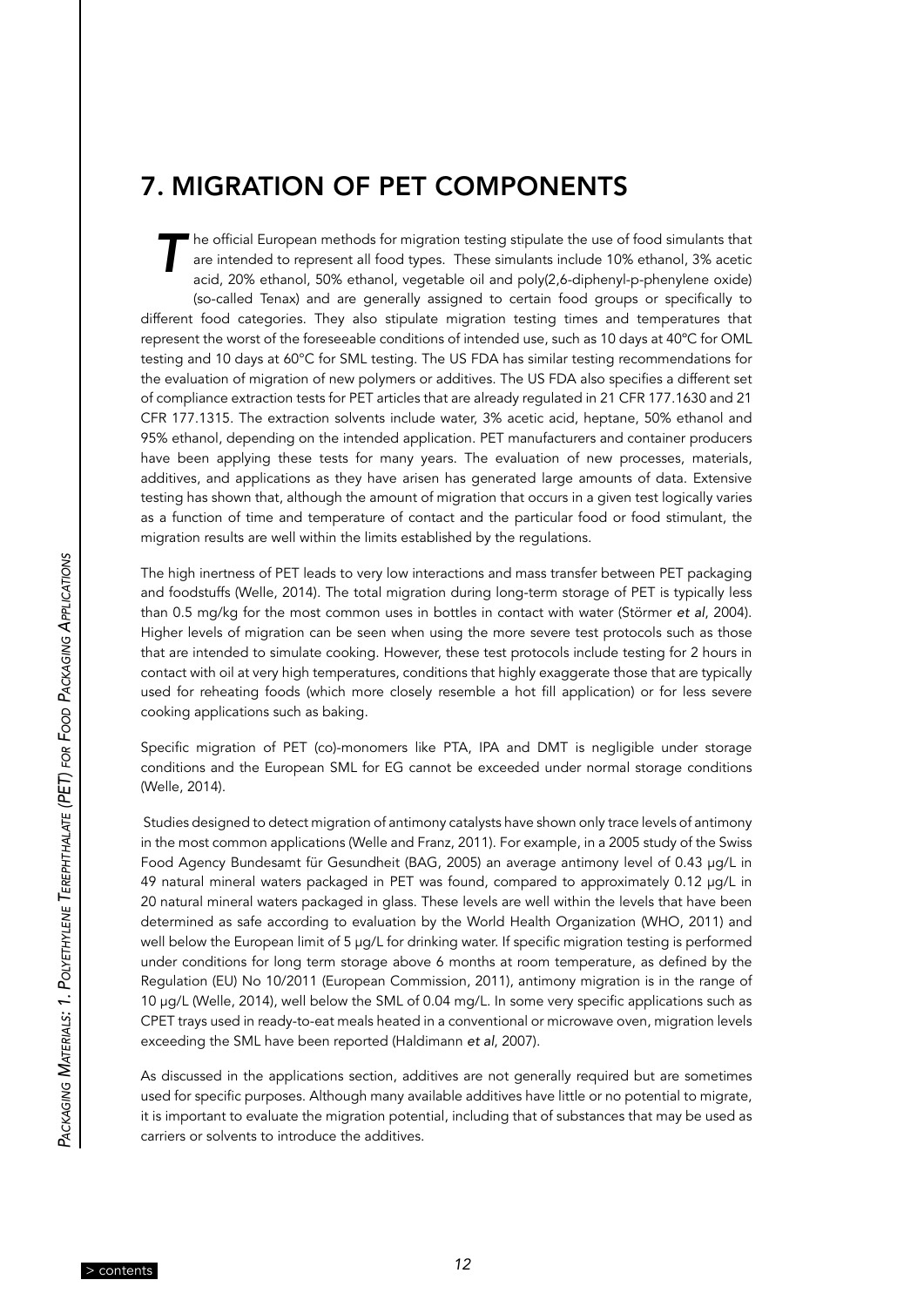Apart from (co)-monomers and additives, food contact materials may contain some NIAS like impurities of raw materials or reaction and decomposition products. NIAS in PET include acetaldehyde and formaldehyde. In addition migrants as PET oligomers can be found (Mutsuga *et al*, 2005).

Acetaldehyde (CH3CHO) is the predominant volatile product formed during thermal degradation (Villain *et al*., 1994) (Figure 3). Acetaldehyde is only formed when the polymer is molten and results primarily from thermochemical reactions (Rieckmann and Völker, 2003). In packaged waters, typical levels of acetaldehyde migration are less than 0.1 mg/L (Darowska *et al.*, 2003; Mutsuga *et al*, 2005), which is a small fraction of the SML(T) of 6 mg/kg of food that has been established for acetaldehyde and propionic acid, vinyl ester in the Regulation (EU) No 10/2011 (European Commission, 2011). Nevertheless off-taste in waters can be found if acetaldehyde is present at a level higher than 0.02 mg/L (Haack and Ewender, 2000). Therefore, much attention is paid to measuring and controlling the level of acetaldehyde in PET food containers.

*Figure 3: Acetaldehyde formation*



The formation of formaldehyde as a degradation product of PET is less well understood than the formation of acetaldehyde. However, data indicate that formaldehyde, which has a toxicological profile similar to that of acetaldehyde, is typically seen at lower levels than acetaldehyde (Mutsuga *et al*, 2005). The levels of formaldehyde migration are far below the SML(T) of 15 mg/kg that has been established for formaldehyde and hexamethylenetetramine (Welle, 2014).

Oligomers are generated in the PET melt during PET polymerization and further processing. Due to the general high molecular weight of the PET oligomers, their specific migration is negligible at room temperature (Welle, 2014) but is measurable at higher temperatures. Worst case total migration of PET oligomers from PET oven trays into olive oil was 17 mg/kg and 12 mg/kg using conditions of 175°C for 120 min and 150°C for 30 min, respectively (Castle *et al*, 1990). Cyclic oligomers are common migrants from PET, both virgin and recycled PET. Their migration from PET bottles varies from ppb to ppm (Begley *et al*, 1990; Kim and Lee, 2012).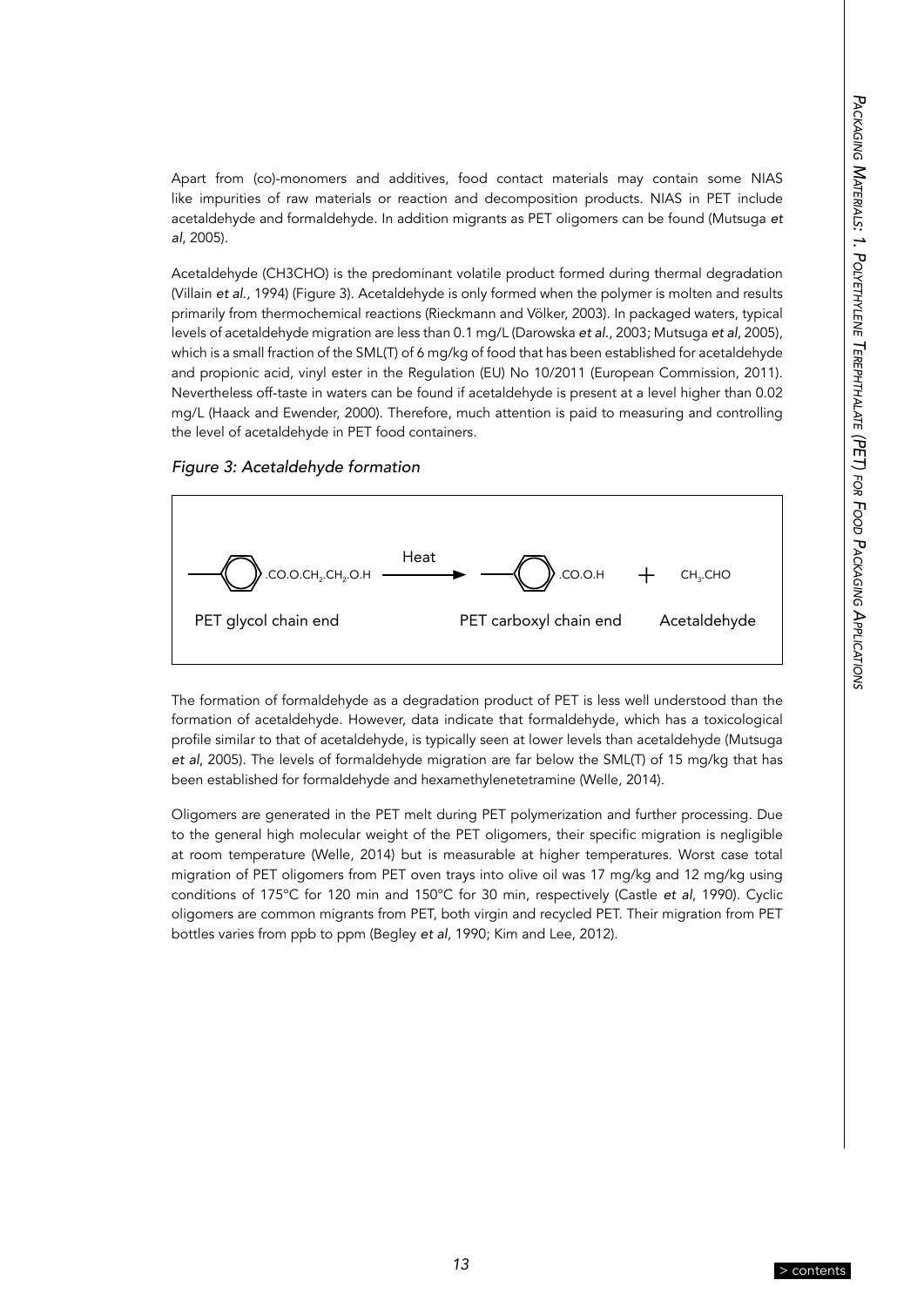## <span id="page-15-0"></span>8. SAFETY OF PET AS A FOOD PACKAGING MATERIAL

efore substances are authorized for use in the production of plastic materials EFSA assesses their toxicological properties. For this, EFSA considers all toxicological data, submitted as required by the guidelines for the safety assessment of a substance (EFSA, 2002). Based on toxicity results defining a No Observable Adverse Effect Level (NOAEL, mg/kg body weight / animal) and applying a safety factor (SF) to account for the extrapolation of animal data to the human situation (usually from 100 to 1000), a the tolerable daily intake (TDI = NOAEL / SF, expressed as mg/kg body weight / human) is determined. The TDI is the daily dose that could be ingested by humans over the entire lifespan without causing an adverse effect.

When necessary on the basis of the EFSA opinion, the European Commission applies as risk management measure a restriction on the use of the substances. In most cases the restriction is a specific migration limit (SML) (see point 6 and table 2) – a limit on the quantity of the substance that may transfer from the plastic to the foodstuff. Other restrictions may include a limit on the maximum quantity (QM) in the finished materials or purity criteria.

An evaluation of the safety of any food packaging must qualitatively and quantitatively consider all substances that may migrate into food from the packaging material during use and the toxicological characteristics of those substances. Potential migrants from PET packaging include low-molecularweight oligomers, residual raw materials, catalyst residues, and decomposition products. For certain packaging application additives such as UV inhibitors, acetaldehyde scavengers and colorants may be incorporated into the package during manufacture. Because these substances are incorporated into selected PET resins and generally are proprietary to individual resin manufacturers or package converters, they are beyond the scope of this monograph. Guidance on best practices on the risk assessment of non-intentionally added substances in food contact materials and articles can be found in another ILSI Europe Report (Koster *et al*, 2015).

PET polymer has a long history of safe consumer use that is supported by both human experience and several toxicity studies (COT, 2005a, 2005b and 2008; Ceretti *et al*, 2010; Bach *et al*, 2012 and 2013). When manufactured and used in compliance with the relevant legislation, PET food packaging does not present a health concern.

In the long history of the use of PET in food packaging, there has been only one issue of concern: the potential endocrine disruption activity. Two studies claimed that some natural mineral waters samples tested in an in vitro test system showed the presence of substances with a hormonal effect which were not identified more specifically (Wagner and Oehlmann, 2009 and 2011). The authors claimed that the effect was more pronounced in samples packaged in bottles made of plastic PET.

In its opinion on the first study, the German Bundesinstitüt für Gesundheit (BfR) stated that it is important that possible routes of contamination are identified and that any assessment of a health risk to consumers would require additional in vivo studies with robust endpoints (BfR, 2009). In addition, Franz and Welle (2009) demonstrated based on migration theoretical considerations that migration of endocrine disrupting chemicals from plastics bottles cannot be the reason for the estrogenic activity measured in the mineral water samples. For BfR, the results of the studies do not result in any need for consumers to refrain from drinking natural mineral water in PET bottles. BfR reiterated this opinion in 2011 (BfR, 2011).

*14* [> contents](#page-4-0)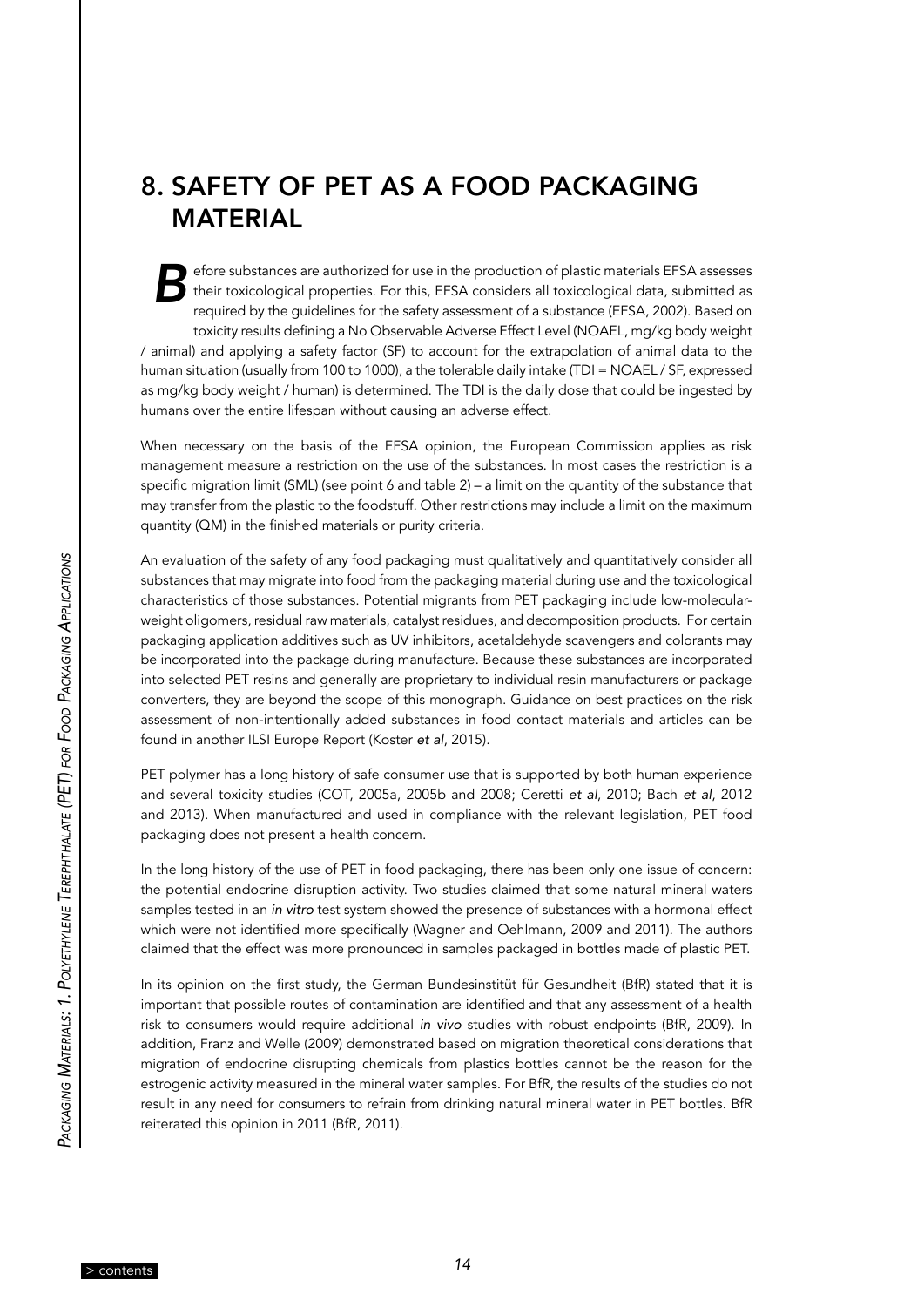<span id="page-16-0"></span>A migration study (Guart *et al*, 2014) of several commercial drinking waters packaged in PET bottles demonstrated that, although some substances considered as endocrine disrupting compounds were detected, they were likely to leach from the HDPE cap. The migration values found were in all cases very low.

A literature review on this subject emphasize the need to obtain more comparable and reliable information on the effects observed in the PET-bottled drinking water before concluding that there is a potential human health risk (Bach *et al*., 2012). Moreover, another publication showed that PETbottled water extracts did not induce any cytotoxic, genotoxic or endocrine-disruption activity in the bioassays after exposure (Bach *et al*., 2013).

An element that sometimes mistakenly links PET to endocrine disruption activity is the confusion with phthalate ester plasticizers or orthophthalates. The name of one of the products used to make PET, terephthalic acid, does indeed sound very much akin to phthalic acid, the material used as a starter for plasticisers, and this often leads to the mistaken belief that PET contains these plasticisers. Plasticisers are additives employed in various kinds of plastic to tailor their properties and make them "softer". With respect to the chemistry, plasticisers are small molecules, capable of moving between long polymer chains to thus make plastics softer. In contrast, PET comprises very large, so-called macromolecules. Amongst the most commonly used plasticisers, we find phthalic acid ester and adipic acid ester.

With PET, the aim is for the bottle to be stiff and rigid so that the plastic can be thinner and lighter weight and to facilitate the stacking of packs on pallets. It would, therefore, be a contradiction to use plasticisers in PET. It can be definitively stated that PET bottles are completely free from any kind of plasticiser.

## 9. RECYCLED PET IN FOOD CONTACT USES

#### *Environmental impact of PET*

PET is a type of plastic that is recycled easily. PCI Wood Mackenzie (2016) reported that in Europe, over 1.8 million tons of PET bottles have been collected and recycled in 2015 which means that nearly 59% of all bottles placed in the European market are collected for recycling. The prediction is that by 2020 about 2 million tonnes would be collected and recycled in Europe. The total amount, by weight, of postconsumer PET bottles collected for recycling in the United States and sold to recycling markets in 2015 was 1,797 million pounds (Napcor, 2016).

Recycled PET material can be used for a wide range of applications ranging from fibers, industrial strapping, sheet, non-food contact bottles up to food contact bottles.

#### *Recycled PET in food contact uses*

Recovered and recycled PET must comply with standards that provide a level of protection that is equivalent to the use of virgin materials. The health and safety of the consumer is of the utmost importance when considering reusing and recycling plastics, as is the case for all food contact materials.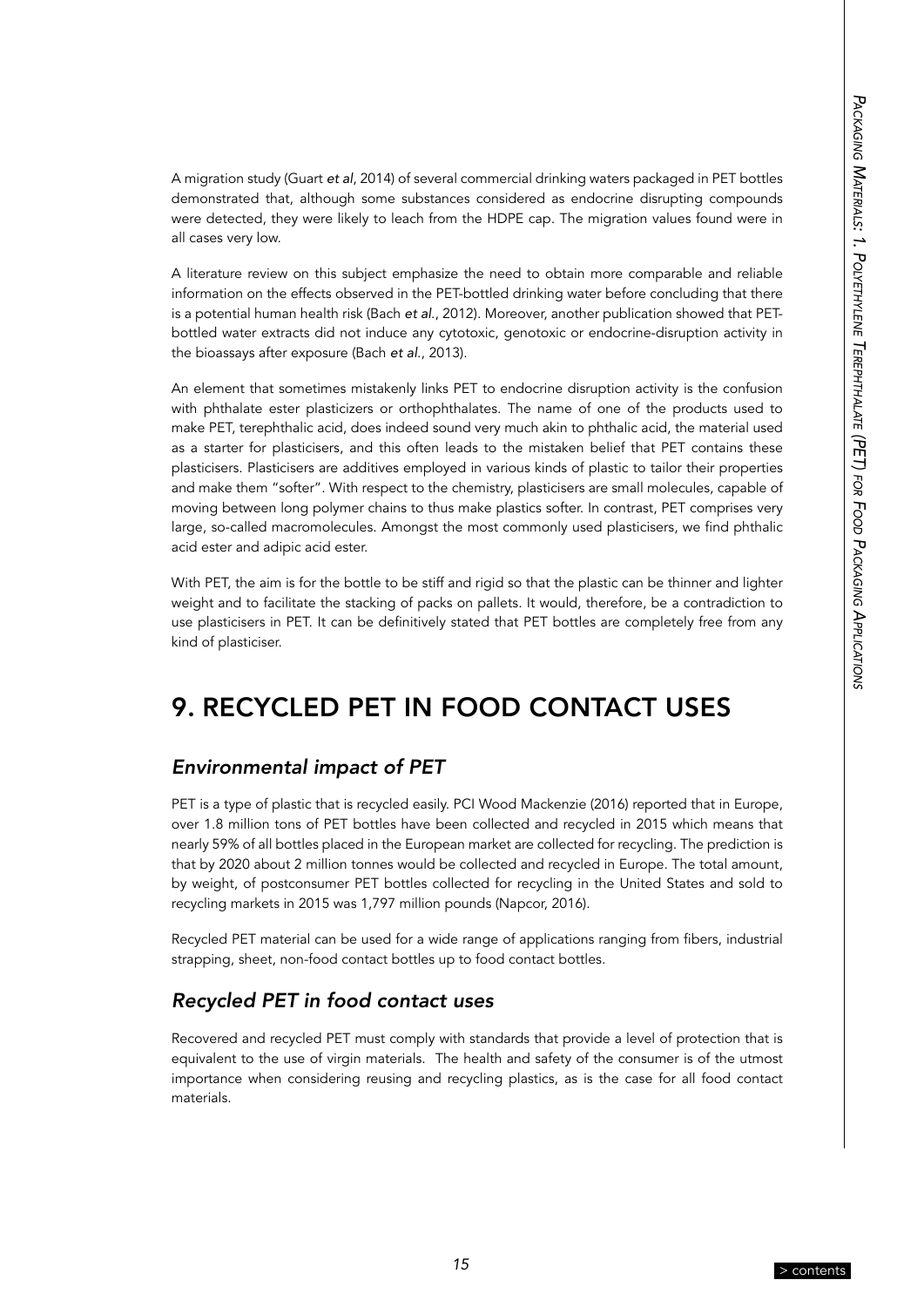Two particular physical properties of PET make it more suitable than other plastic materials for use as a recovered, recycled material.

The first aspect is PET's inertness. Its diffusion coefficients are at least a factor of 1000 lower than some other packaging polymers presenting lower barrier properties. Such factor is given for a molecular weight around 180 g/mol at 40°C and increases quickly in function of the molecular weight value (Dole *et al*, 2006). These diffusion properties explain why it is correspondingly more difficult for contaminants to diffuse into or out of PET (Begley and Hollifield, 1993). The barrier properties of PET can be further improved by coating processes, mainly using plasma chemical vapor deposition which have been explored and optimized at lab scale and also at industrial scale. As such, migration can be further delayed or avoided (Oliveira *et al*, 2014).

The second property is its melting point of 250°C, which allows the polymer to be heated in a solid form to remove any impurities that would reasonably be expected to migrate at the lower temperatures in which he polymer would be used in contact with food.

This property has been the basis of a number of processes that are being largely used commercially for recycling of postconsumer PET into food packaging. In addition, studies dealing with migration from recycled PET bottles (Bentayeb *et al*, 2007) showed that the migration levels of non-volatile compounds including oligomers, were well below the established limits of the European Regulation (EU) No 10/2011.

In Europe, according to the Regulation (EC) No 282/2008 and amending Regulation (EC) No 2023/2006 on recycled plastic materials intended to come into contact with foods (European Commission, 2008), recycled plastics used to manufacture materials and articles intended for food contact shall be obtained only from processes authorised by the Commission following a safety assessment performed by EFSA.

On 1 July 2008 EFSA published "Guidelines on submission of a dossier for safety evaluation by the EFSA of a recycling process to produce recycled plastics intended to be used for manufacture of materials and articles in contact with food" (European Food Safety Authority, 2008). It gives guidance to the industry on the administrative and technical data required for the evaluation by the EFSA of the risks originating from the potential migration of substances from food contact recycled plastic materials and articles into food. These guidelines cover recycling processes for all types of plastic.

Following the publication of the guidelines, dossiers on processes producing recycled plastic for food contact uses which mainly deal with PET recycling have been submitted and are currently under evaluation.

Since 2012, EFSA has adopted more than 100 scientific opinions on the safety of processes to recycle polyethylene terephthalate (PET) for use in food contact materials. All the processes are considered not to give rise to safety concerns if operated under well-defined and controlled conditions. Once this series is completed, EFSA's opinions will inform the decisions of the European Commission and Member States regarding the authorization of the evaluated processes. After that, recycled plastics used in food packaging, food containers and other food contact materials should only be obtained from processes which have been assessed for safety by EFSA and authorized by the European Commission in respect of the use conditions defined. EFSA is therefore contributing to greater consumer protection while also supporting the wider environmental objective of waste recycling.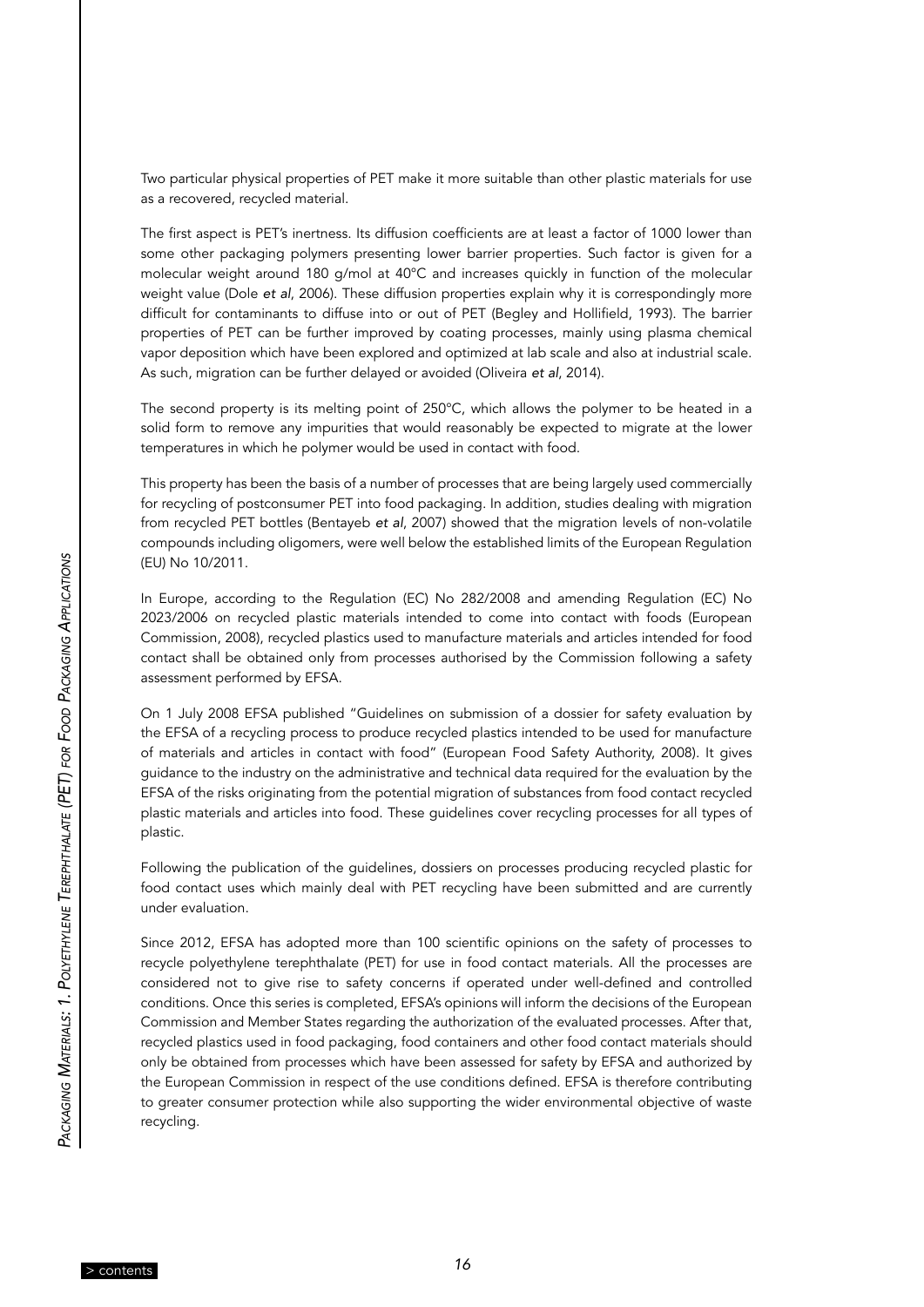<span id="page-18-0"></span>Pending the completion of the initial authorization phase of existing processes for which an application for authorization was submitted, national provisions in force concerning recycled plastic materials and articles and recycled plastic continue to apply in the Member States.

In the USA, the US FDA has no specific regulations on the use of recycled polymers in food contact applications. However, all food contact materials, whether virgin or recycled, must be of a suitable purity for the intended use, according to the Code of Federal Regulations 21 CFR 174.5. Research projects at the National Center for Food Safety and Technology and studies conducted by private companies in the United States have demonstrated a number of ways to clean PET sufficiently for the use of postconsumer-recycled (PCR) PET in food contact applications (Thorsheim and Armstrong, 1993; Welle, 2011). The US FDA has prepared a document that assists manufacturers of food packaging in evaluating processes for recycling plastics into food packaging (US FDA, 2006). A company interested in recycling a polymer for food contact can submit data to the US FDA for review. If the US FDA considers the documentation adequate, the agency will provide an informal advice on the suitability of the recycling process in relation to the intended uses. Copies of opinion letters that the US FDA has issued for various processes for cleaning and reusing PCR in food contact applications are available at their website (US FDA, 2016).

## 10. GENERAL CONCLUSIONS

*P*ET has proven to be a food packaging material with a good combination of physical properties, safety, and organoleptic characteristics. As it can be used in many packaging forms ranging from wrapping films to bottles, it constitutes a valuable basic packaging material for a variety of foodstuffs.

General toxicity and genotoxicity studies on PET, its monomers and typical intermediates indicate that this material does not pose a threat to human health. There is a significant body of evidence demonstrating that PET shows no estrogenic activity.

The chemistry of PET is simple and its intrinsic properties do not rely on the presence of additives. It can be recycled, and this is being done on an increasing scale.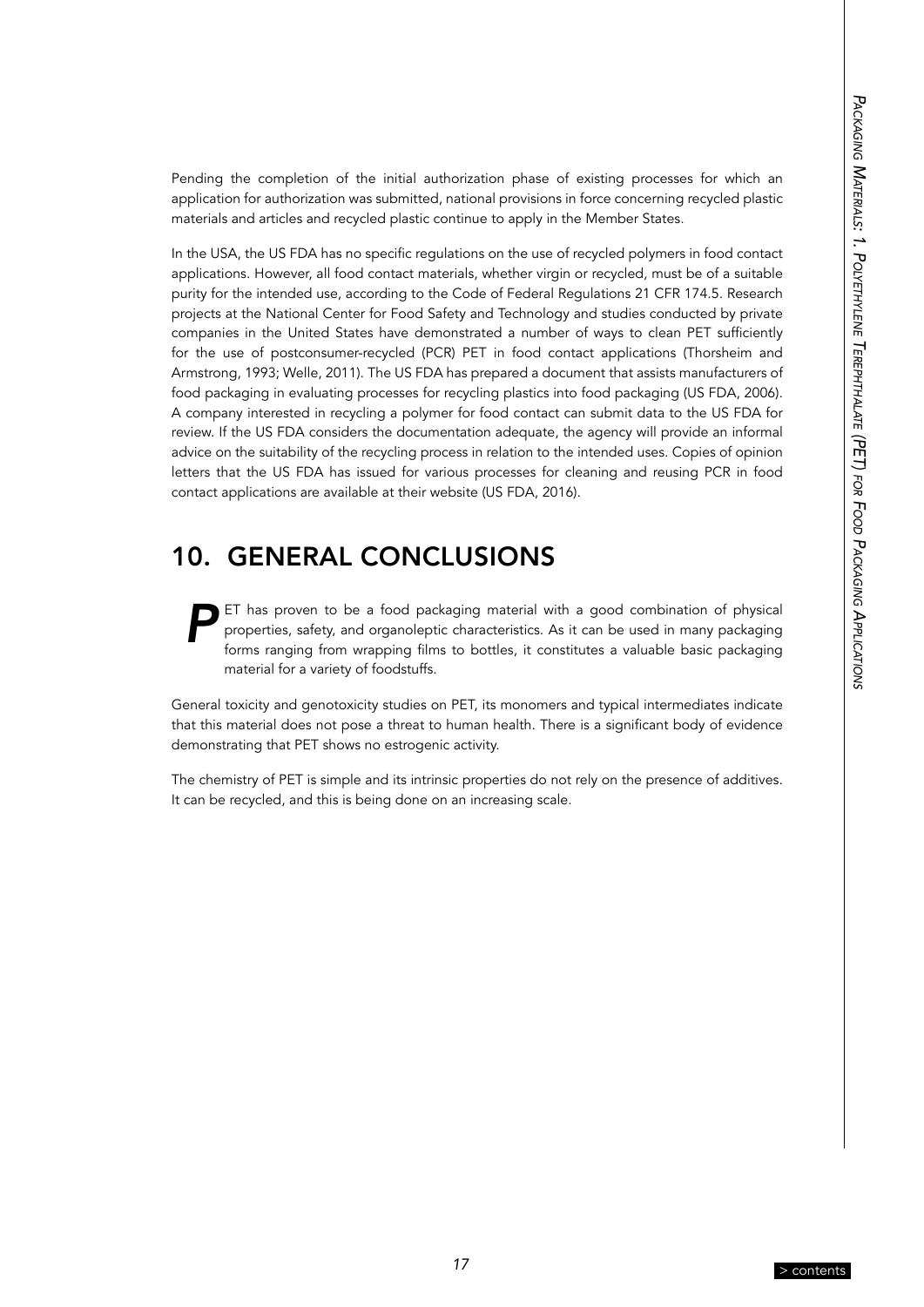## <span id="page-19-0"></span>11. GLOSSARY

| APET         | Amorphous PET                              |
|--------------|--------------------------------------------|
| BAG          | Bundesamt für Gesundheit (CH)              |
| <b>BfR</b>   | Bundesinstitut für Risikobewertung (DE)    |
| BHET         | Bis-hydroxyethyl terephthalate             |
| <b>CFR</b>   | Code of Federal Regulations (US)           |
| <b>CHDM</b>  | Cyclohexane dimethanol                     |
| CPET         | Crystallized PET                           |
| <b>DMT</b>   | Dimethyl terephthalate                     |
| EC           | European Commission                        |
| EFSA         | European Food Safety Authority             |
| FAP          | <b>Food Additive Petition</b>              |
| <b>FCN</b>   | <b>Food Contact Notification</b>           |
| GRAS         | Generally Recognized As Safe               |
| <b>IPA</b>   | Isophthalic acid                           |
| MEG          | Monoethylene glycol                        |
| MTR          | Melt-To-Resin                              |
| <b>NIAS</b>  | Non-Intentionally Added Substances         |
| <b>NOAEL</b> | No Observable Adverse Effect Level         |
| OML          | Overall Migration Limit                    |
| PCR          | Postconsumer recycled                      |
| PET          | Polyethylene terephthalate                 |
| ppb          | Parts per billion                          |
| <b>PTA</b>   | Purified terephthalic acid                 |
| QΜ           | Residual content                           |
| SML          | Specific Migration Limit                   |
| SML(T)       | <b>Total Specific Migration Limit</b>      |
| SSP          | Solid State Polymerization                 |
| Τg           | Glass transition temperature               |
| TDI          | Tolerable Daily Intake                     |
| ToR          | Threshold of Regulation                    |
| TPA          | Terephthalic acid                          |
| US FDA       | United States Food and Drug Administration |
| UV           | Ultraviolet                                |
| <b>WHO</b>   | World Health Organization                  |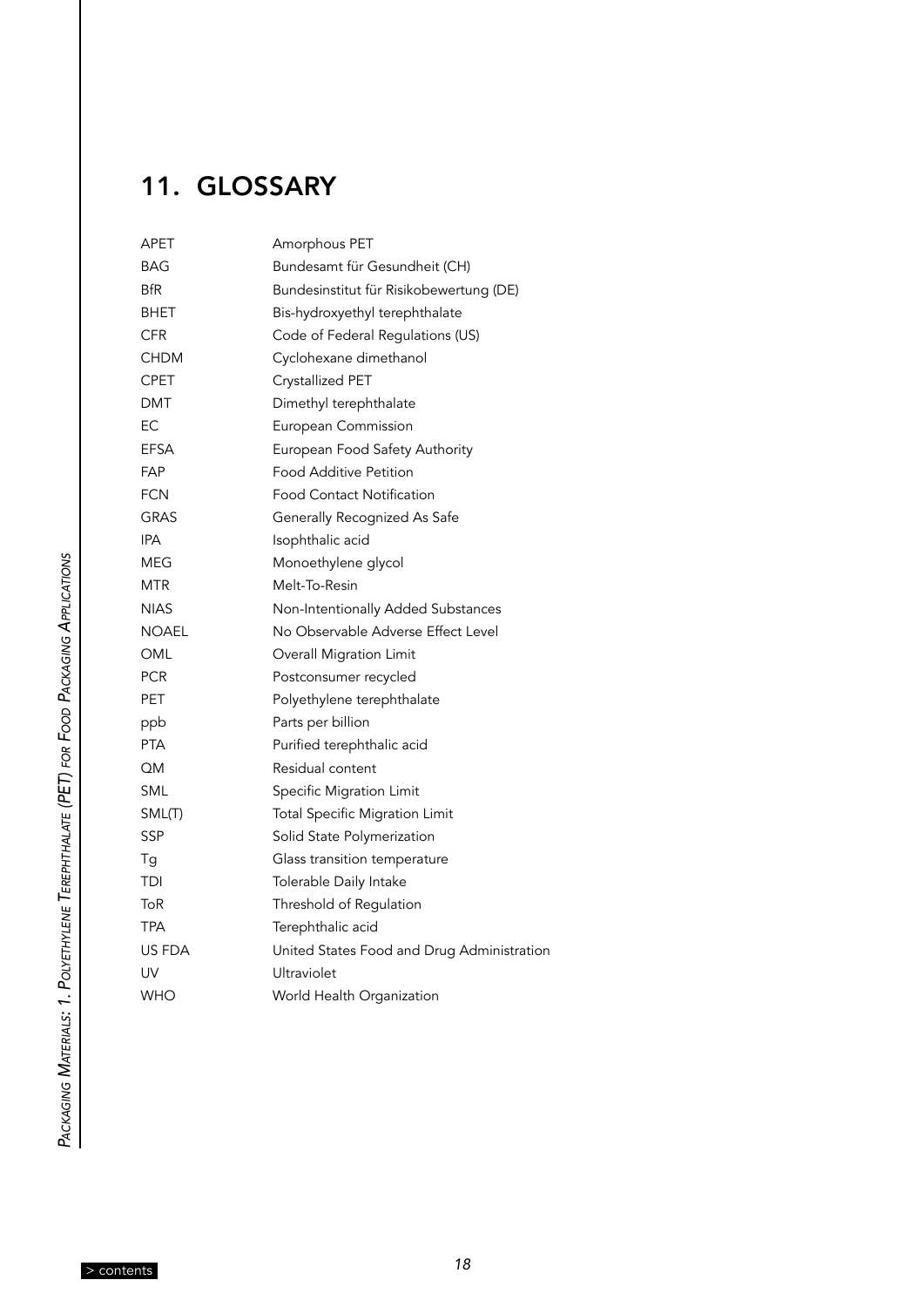## <span id="page-20-0"></span>12. REFERENCES

Albrecht W. (1997). Chemical Fibers International 47:248-250.

Bach C., Dauchy X., Chagnon M-C. and Etienne S. (2012). Chemical compounds and toxicological assessments of drinking water stored in polyethylene terephthalate (PET) bottles: a source of controversy reviewed. Water Research 46:571-583.

Bach C., Dauchy X., Severin I., Munoz J.F., Etienne S. and Chagnon M-C. (2013). Effect of temperature on the release of intentionally and non-intentionally added substances from polyethylene terephthalate (PET) bottles into water: Chemical analysis and potential toxicity. *Food Chemistry* 139(1-4):672-680.

Begley T.H., Dennison J.L. and Hollifield H.C. (1990). Migration into food of polyethylene terephthalate (PET) cyclic oligomers from PET microwave susceptor packaging. Food Additives and *Contaminants* 7(6):797-803.

Begley T.H., and Hollifield H.C. (1993). Recycled polymers in food packaging: migration considerations. *Food Technology* 47: 109-112.

Bentayeb K., Batlle R., Romero J., and Nerín, C. (2007). UPLC-MS as a powerful technique for screening the non-volatile contaminants in recycled PET. *Anal. & Bioanal. Chem.* 388, 1031-1038.

Brody A.L. and Marsh K.S. (1997).The Wiley Encyclopaedia of Packaging Technology, 2nd ed. New York: John Wiley & Sons: 742-745.

Bundesamt für Gesundheit (2005). Verbraucherschutz antimon in mineralwasser: beurteilung des gesundheitsrisikos. Bulletin 44/05, 796-797.

BfR, Bundesinstitut für Risikobewertung (2009). BfR evaluates study results for mineral water samples with hormone-like activity. BfR Opinion No. 008/2009.

BfR, Bundesinstitut für Risikobewertung (2011). BfR assesses analyses of substances with hormonelike activity in natural mineral waters. BfR Opinion No. 007/2011.

[Castle L.](http://www.ncbi.nlm.nih.gov/pubmed/?term=Castle L%5BAuthor%5D&cauthor=true&cauthor_uid=2150378), [Jickells S.M.](http://www.ncbi.nlm.nih.gov/pubmed/?term=Jickells SM%5BAuthor%5D&cauthor=true&cauthor_uid=2150378), [Gilbert J.](http://www.ncbi.nlm.nih.gov/pubmed/?term=Gilbert J%5BAuthor%5D&cauthor=true&cauthor_uid=2150378) and [Harrison N](http://www.ncbi.nlm.nih.gov/pubmed/?term=Harrison N%5BAuthor%5D&cauthor=true&cauthor_uid=2150378). (1990) Migration testing of plastics and microwaveactive materials for high-temperature food-use applications. Food Additives and Contaminants 7(6):779-96.

Ceretti E., Zani C., Zerbini I., Guzzella L., Scaglia M., Berna V., Donato F., Monarca S. and Feretti D. (2010). Comparative assessment of genotoxicity of mineral water packed in polyethylene terephthalate (PET) and glass bottles. [Water Research](http://www.ncbi.nlm.nih.gov/pubmed/19913274) 44(5):1462-70.

COT, Committee on Toxicity of chemicals in food, consumer products and the environment (2005a). Terephthalic acid: multigeneration reproduction toxicity Study additional istopathological examinations. TOX/2005/08.

COT, Committee on Toxicity of chemicals in food, consumer products and the environment (2005b). Terephthalic acid: Multigeneration reproduction toxicity study - additional histopathological examinations. TOX/2005/15.

COT, Committee on the toxicity of chemicals in food, consumer products and the environment (2008). - Update Statement on the Toxicology of Terephthalic Acid. COT Statement 2008/01.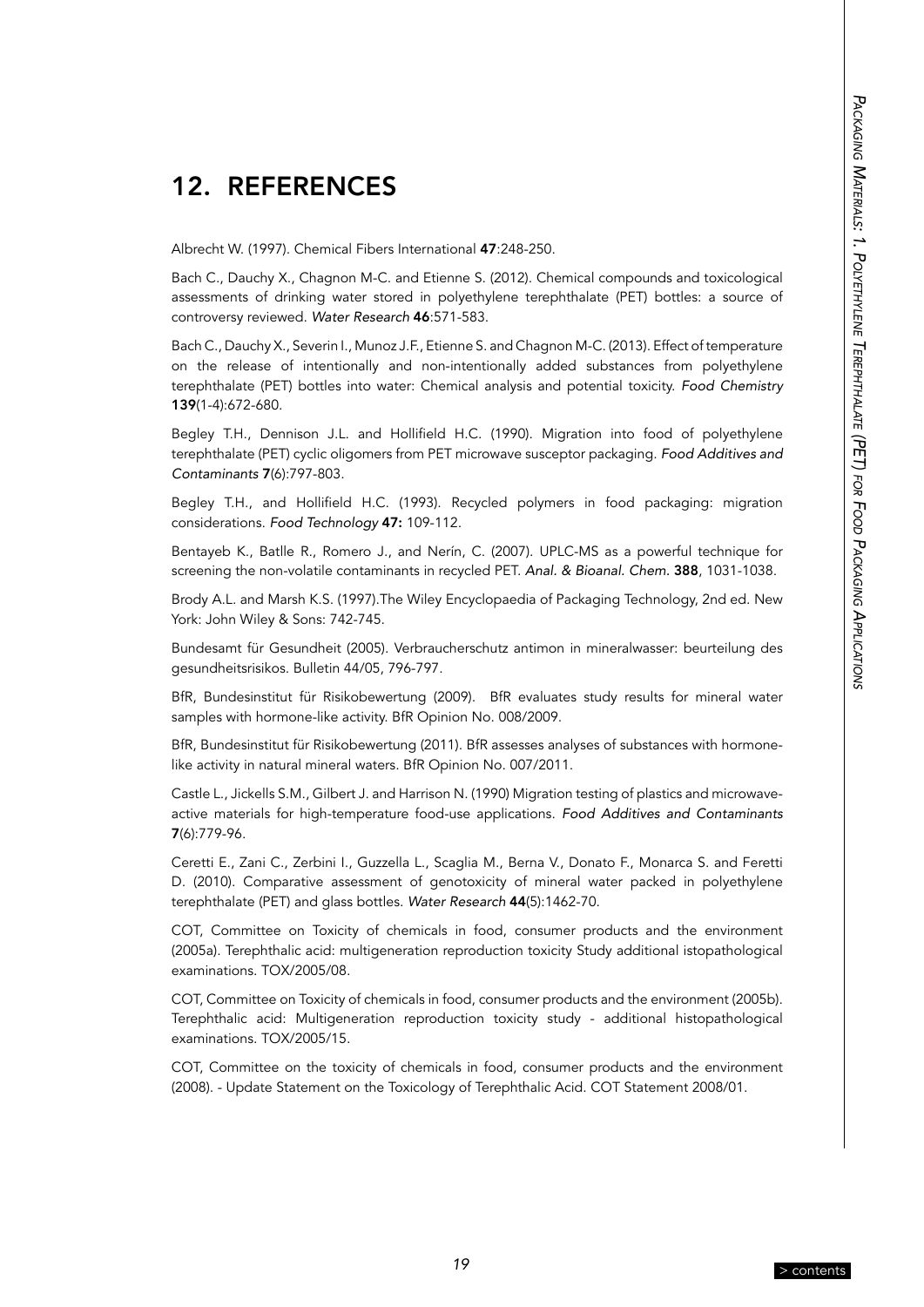Dàrowska A., Borcz A. and Nawrocki J. (2003). Aldehyde contamination of mineral water stored in PET bottles. Food Additives and Contaminants 20:1170-1177.

DuPont Publications (1997). Technical data sheets on PET Melinex films.

Dole P., Feigenbaum A., De La Cruz C., Pastorelli S., Paseiro P., Hankemeier T., Voulzatis Y., Aucejo S., Saillard P. and Papaspyrides C. (2006) Typical diffusion behaviour in packaging polymers application to functional barriers; Food Additives and Contaminants 23 (2):202-211.

European Commission, (2008). Regulation (EC) No 282/2008 of the European parliament and of the council of 27 March 2008 on recycled plastic materials and articles intended to come into contact with foods and amending Regulation (EC) No 2023/2006. OJ L 86, 28.03.2008, p.9-18.

European Commission, (2011). Regulation (EC) No 10/2011 on plastic materials and articles intended to come into contact with food. OJ L 12, 15.1.2011, p. 1–89.

European Commission, (2013). Union Guidance on Regulation (EU) No 10/2011 on plastic materials and articles intended to come into contact with food as regards information in the supply chain. ([http://ec.europa.eu/food/safety/docs/cs\\_fcm\\_plastic-guidance\\_201110\\_reg\\_en.pdf\)](http://ec.europa.eu/food/safety/docs/cs_fcm_plastic-guidance_201110_reg_en.pdf)

European Commission, (2014). Union Guidelines on Regulation (EU) No 10/2011 on plastic materials and articles intended to come into contact with food. [\(http://ec.europa.eu/food/safety/docs/cs\\_](http://ec.europa.eu/food/safety/docs/cs_fcm_legis_pm-guidelines_reg-10-2011_engl.pdf) [fcm\\_legis\\_pm-guidelines\\_reg-10-2011\\_engl.pdf\)](http://ec.europa.eu/food/safety/docs/cs_fcm_legis_pm-guidelines_reg-10-2011_engl.pdf)

European Commission, (2015). Food Contact Materials. ISBN 978-92-79-51875-1. ([http://ec.europa.](http://ec.europa.eu/food/safety/docs/cs_fcm_legis_pm-guidance_brochure_engl.pdf) [eu/food/safety/docs/cs\\_fcm\\_legis\\_pm-guidance\\_brochure\\_engl.pdf](http://ec.europa.eu/food/safety/docs/cs_fcm_legis_pm-guidance_brochure_engl.pdf))

European Commission (2016). Food Contact Materials. [\(http://ec.europa.eu/food/safety/chemical\\_](http://ec.europa.eu/food/safety/chemical_safety/food_contact_materials/index_en.htm) [safety/food\\_contact\\_materials/index\\_en.htm\)](http://ec.europa.eu/food/safety/chemical_safety/food_contact_materials/index_en.htm)

European Food Safety Authority (2002). Note for guidance for petitioners presenting an application for the safety assessment of a substance to be used in food contact materials prior to its authorization, updated 30/07/2008.

European Food Safety Authority (2008). Guidelines for the submission of an application for safety evaluation by the EFSA of a recycling process to produce recycled plastics intended to be used for manufacture of materials and articles in contact with food, prior to its authorisation. The *EFSA Journal*, 717, 2-12.

European Food Safety Authority (2016a). Safety assessment of the substance diethyl [[3,5-bis(1,1 dimethylethyl)-4-hydroxyphenyl]methyl] phosphonate, for use in food contact materials. The *EFSA Journal* 2016; 14(7): 4536-4542.

European Food Safety Authority (2016b). Recent developments in the risk assessment of chemicals in food and their potential impact on the safety assessment of substances used in food contact materials. The *EFSA Journal* 2016; 14(1):4357-4384.

Franz R. and Welle F. (2009). Can migration of endocrine disruptors from plastic bottles be the cause of estrogenic burden recently determined in bottled mineral water. *Deutsche Lebensmittel-*Rundschau 105:315-318.

Guart A., Bono-Blay F., Borrell A. and Lacorte S.. (2014). Effect of bottling and storage on the migration of plastic constituents in Spanish bottled waters. *Food Chemistry* 156: 73–80.

*20* [> contents](#page-4-0)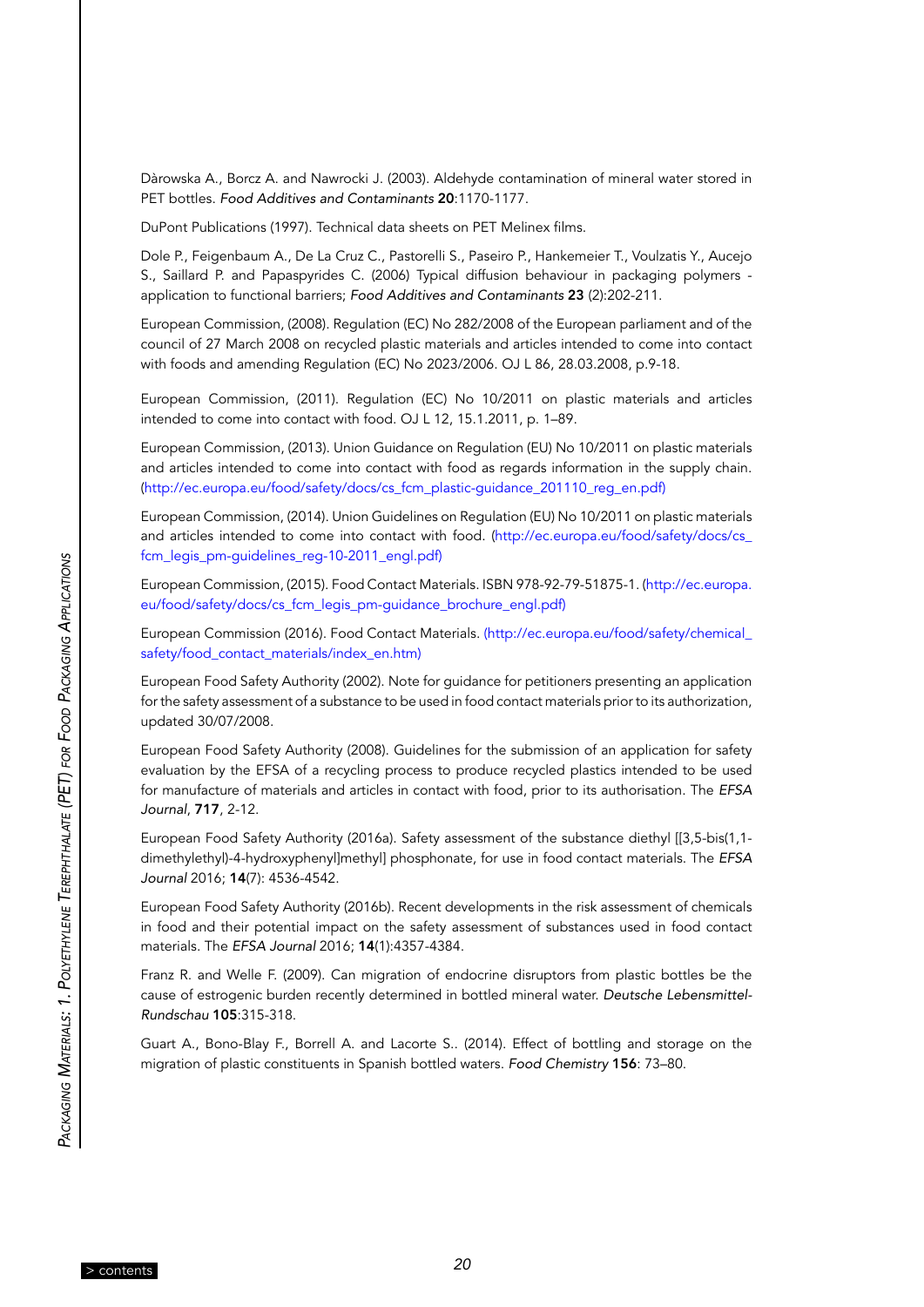Haack G. and Ewender J, (2000). Sensory thresholds and analytical determination of acetaldehyde in mineral water for the quality control of PET bottles, Poster presentation, ILSI 2nd international Symposium of Food Packaging, Vienna.

Haldimann M., Blanc A. and Dudler V. (2007). Exposure to antimony from polyethylene terephthalate (PET) trays used in ready-to-eat meals. Food Additives and Contaminants 24:860-868.

Kim D-J. and Lee K.T. (2012). Analysis of specific migration of monomers and oligomers from polyethylene terephthalate bottles and trays according to the testing methods as prescribed in the legislation of the EU and Asian countries. *Polymer Testing* 31:1001-1007.

Koster S., Bani-Estivals M., Bonuomo M., Bradley E., Chagnon M., Garcia M. L., Godts F., Gude T., Helling R., Paseiro-Losada P., Pieper G., Rennen M., Simat T. and Spack L. (2015). Guidance on best practices on the risk assessment of non-intentionally added substances (NIAS) in food contact materials and articles. ILSI Europe Report Series, 2015:1-70.

LeNoir R.T. (2015). Global legislation for plastic materials in contact with food. In: Baughan J.S. (Ed.) Global legislation for food contact materials. *Woodhead Publishing Series in Food Science, Technology and Nutrition:* Number 278.

Magnuson B., Munro I., Abbot P., Baldwin N., Lopez-Garcia R., Ly K., McGirr L., Roberts A. and Socolovsky S. (2013). Review of the regulation and safety assessment of food substances in various countries and jurisdictions. Food Additives and Contaminants: Part A 30(7):1147-1220.

Monteiro M., Nerín C. and Reyes F.G.R. (1996). Determination of UV stabilizers in PET bottles by High Performance-Size Exclusion Chromatography. Food Additives and Contaminants 13(5): 575– 586.

Monteiro M., Nerín C. and Reyes F.G.R. (1999). Migration of Tinuvin P, a UV stabilizer, from PET bottles into fatty-food simulants. *Packaging Technology and Science* 12: 241-248.

Mutsuga M., Tojima T., Kawamura Y. and Tanamoto K. (2005). Survey of formaldehyde, acetaldehyde and oligomers in polyethylene terephthalate food-packaging materials. Food Additives and *Contaminants 2*2:783-789.

Napcor (2016). Report on Postconsumer PET Container Recycling Activity in 2015. [\(https://napcor.](https://napcor.com/wp-content/uploads/2017/02/NAPCOR_2015RateReportFINAL.pdf) [com/wp-content/uploads/2017/02/NAPCOR\\_2015RateReportFINAL.pdf](https://napcor.com/wp-content/uploads/2017/02/NAPCOR_2015RateReportFINAL.pdf)).

Oliveira É.C., Echegoyen Y., Nerin C. and Cruz S. A. (2014). Characterization and evaluation of barrier properties to contaminants of diamond-like and polymer-like hydrogenated carbon nanofilms deposited on PET by plasma chemical vapor deposition. Food Additives and Contaminants: *Part A* 31(11): 1914-1927.

PCI Wood Mackenzie (2016). PET recycle survey West Europe 2015.

Rieckmann Th. and Völker S. (2003). Poly(Ethylene Terphthalate) Polymerization – Mechanism, Catalysis, Kinetics, Mass Transfer and Reactor Design. *In:* Scheirs J, Long TE (Eds). Modern Polyesters: Chemistry and Technology of Polyesters and Copolyesters. *John Whiley & Sons, Ltd.*

Stoermer A, Franz R. and Welle F. (2004). New concepts for food law compliance testing of polyethylene terephthalate bottles. Deutsche Lebensmittel-Rundschau 100:47-52.

Thorsheim H.R. and Armstrong D.J. (1993). Recycled plastics for food packaging. *Chemtech* 23:55- 58.

US FDA, United States Food and Drug Administration (2000). Inventory of Effective Food Contact Substance (FCS) Notifications, FCS 85.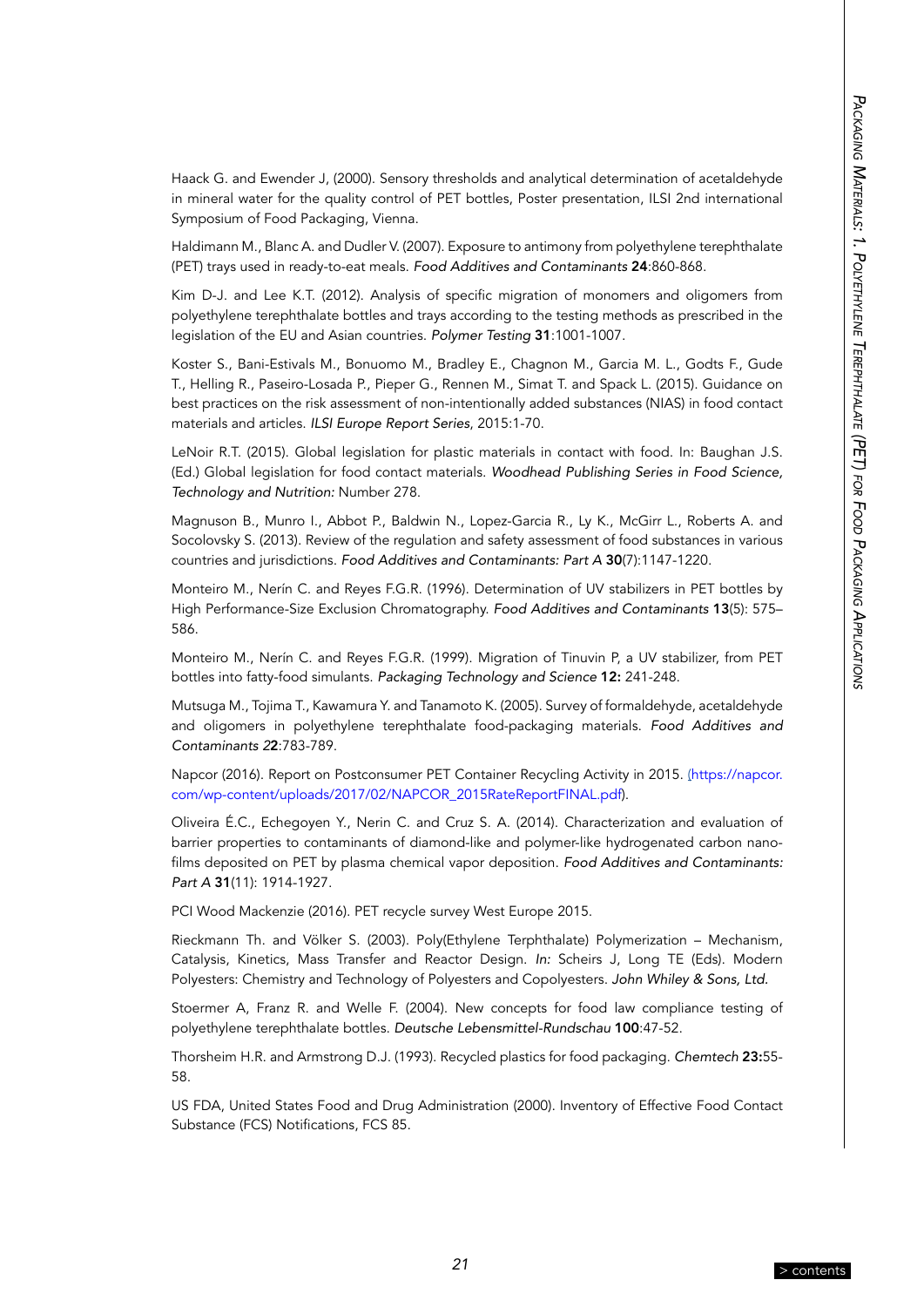US FDA, United States Food and Drug Administration (2006). Guidance for Industry: Use of Recycled Plastics in Food Packaging: Chemistry Considerations. ([https://www.](https://www.fda.gov/Food/GuidanceRegulation/GuidanceDocumentsRegulatoryInformation/IngredientsAdditivesGRASPackaging/ucm120762.htm) [fda.gov/Food/GuidanceRegulation/GuidanceDocumentsRegulatoryInformation/](https://www.fda.gov/Food/GuidanceRegulation/GuidanceDocumentsRegulatoryInformation/IngredientsAdditivesGRASPackaging/ucm120762.htm) [IngredientsAdditivesGRASPackaging/ucm120762.htm](https://www.fda.gov/Food/GuidanceRegulation/GuidanceDocumentsRegulatoryInformation/IngredientsAdditivesGRASPackaging/ucm120762.htm)).

US FDA, United States Food and Drug Administration (2015). Determining the Regulatory Status of Components of a Food Contact Material. ([http://www.fda.gov/Food/IngredientsPackagingLabeling/](http://www.fda.gov/Food/IngredientsPackagingLabeling/PackagingFCS/RegulatoryStatusFoodContactMaterial/ucm120771.htm) [PackagingFCS/RegulatoryStatusFoodContactMaterial/ucm120771.htm](http://www.fda.gov/Food/IngredientsPackagingLabeling/PackagingFCS/RegulatoryStatusFoodContactMaterial/ucm120771.htm))

US FDA, United States Food and Drug Administration (2016). Submissions of Post-Consumer Recycled (PCR) Plastics for Food-Contact Articles. ([http://www.accessdata.fda.gov/scripts/](http://www.accessdata.fda.gov/scripts/fdcc/?set=RecycledPlastics) [fdcc/?set=RecycledPlastics](http://www.accessdata.fda.gov/scripts/fdcc/?set=RecycledPlastics))

Villain F., Coudane J. and Vert M. (1994). Thermal degradation of poly (ethylene terephthalate) and the estimation of volatile degradation products. *Polymer Degradation and Stability* 43:431-440.

Wagner M. and Oehlmann J. (2009). Endocrine disruptors in bottled mineral water: total estrogenic burden and migration from plastic bottles. Environmental Science and Pollution Research 16:278- 286.

Wagner M. and Oehlmann J. (2011). Endocrine disruptors in bottled mineral water: Estrogenic activity in the E-Screen. *The Journal of Steroid Biochemistry and Molecular Biology* 127:128-135.

Welle F. and Franz R. (2011). Migration of antimony from PET bottles into beverages: determination of the activation energy of diffusion and migration modelling compared with literature data. *Food*  Additives and Contaminants 28:115-126.

Welle F. (2011). Twenty years of PET bottle to bottle recycling – An overview. Resources, Conservation and Recycling 55:865-875.

Welle F. (2014). Food law compliance of poly(ethylene terephthalate) (PET) food packaging materials. In: Komolprasert, V. and Turowski P. (Eds). Food Additives and Packaging. ACS Symposium Series Volume 1162; American Chemical Society: Washington, DC, 2014.

WHO, World Health Organisation (2011). Guidelines for drinking-water quality - 4th edition.

Wyeth N.C. and Roseveare R.N., inventors (1973, 1974). Biaxially oriented poly(ethylene terephthalate) bottle.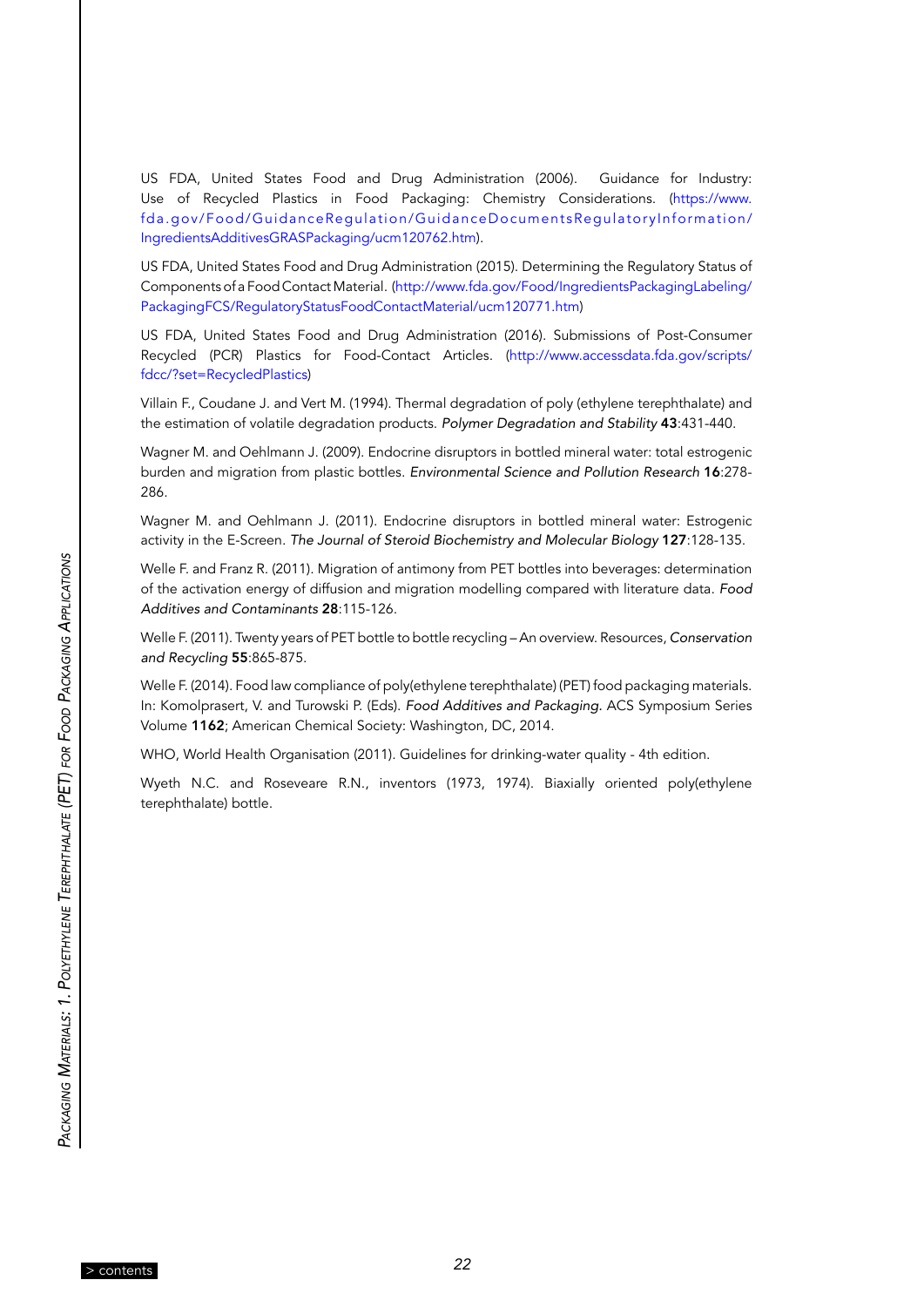## *ILSI Europe Reports Series*

- Addition of Nutrients to Food: Nutritional and Safety Considerations (1999)
- An Evaluation of the Budget Method for Screening Food Additive Intake (1997)
- Animal-Borne Viruses of Relevance to the Food Industry(2009)
- Antioxidants: Scientific Basis, Regulatory Aspects and Industry Perspectives (1997)
- Applicability of the ADI to Infants and Children (1997)
- Application of the Margin of Exposure Approach to Compounds in Food which are both Genotoxic and Carcinogenic (2009)
- Approach to the Control of Entero-haemorrhagic Escherichia coli (EHEC) (2001)
- A Scientific Basis for Regulations on Pathogenic Microorganisms in Foods (1993)
- Assessing and Controlling Industrial Impacts on the Aquatic Environment (2001)
- Assessing Health Risks from Environmental Exposure to Chemicals: The Example of Drinking Water (2002)
- Beta-Carotene, Vitamin E, Vitamin C and Quercetin in the Prevention of Degenerative Disease: The Role of Foods (1994)
- Beyond PASSCLAIM Guidance to Substantiate Health Claims on Foods (2010)
- Campylobacters as Zoonotic Pathogens: A Food Production Perspective (2007)
- Considering Water Quality for Use in the Food Industry (2008)
- Consumer Understanding of Health Claims (2007)
- Detection Methods for Novel Foods Derived from Genetically Modified Organisms (1999)
- Emerging Technologies for Efficacy Demonstration (2009)
- Evaluation of Agronomic Practices for Mitigation of Natural Toxins (2010)
- Evaluation of the Risks Posed in Europe by Unintended Mixing of Food Crops and Food Crops Developed for Non-Food Uses (2011)
- Exposure from Food Contact Materials (2002)
- Foodborne Protozoan Parasites (2003)
- Foodborne Viruses: An Emerging Problem (2002)
- Food Consumption and Packaging Usage Factors (1997)
- Food Safety Management Tools (1998)
- Food Safety Objectives Role in Microbiological Food Safety Management (2004)
- Frontiers in Food Allergen Risk Assessment (2011)
- Functional Foods in Europe International Developments in Science and Health Claims (2008)
- Functional Foods Scientific and Global Perspectives (2002)
- Guidance on Best Practices on the Risk Assessment of Non Intentionally Added Substances (NIAS) in Food Contact Materials and Articles (2015)
- Guidance for Exposure Assessment of Substances Migrating from Food Packaging materials (2007)
- Guidance for the Safety Assessment of Botanicals and Botanical Preparations for Use in Food and Food Supplements (2003)
- Impact of Microbial Distributions on Food Safety (2010)
- Markers of Oxidative Damage and Antioxidant Protection: Current status and relevance to disease (2000)
- 3-MCPD Esters in Food Products (2009)
- MCPD and Glycidyl Esters in Food Products (2012)
- Micronutrient Landscape of Europe: Comparison of Intakes and Methodologies with Particular Regard to Higher Consumption (2009)
- Mycobacterium avium subsp. paratuberculosis (MAP) and the Food Chain (2004)
- Nutrition in Children and Adolescents in Europe: What is the Scientific Basis? (2004)
- Overview of the Health Issues Related to Alcohol Consumption (1999)
- Overweight and Obesity in European Children and Adolescents: Causes and consequences – prevention and treatment (2000)
- Packaging Materials: 1. Polyethylene Terephthalate (PET) for Food Packaging Applications (2000)
- Packaging Materials: 1. Polyethylene Terephthalate (PET) for Food Packaging Applications- Updated version (2017)
- Packaging Materials: 2. Polystyrene for Food Packaging Applications (2002)
- Packaging Materials: 3. Polypropylene as a Packaging Material for Foods and Beverages (2002)
- Packaging Materials: 4. Polyethylene for Food Packaging Applications (2003)
- Packaging Materials: 5. Polyvinyl Chloride (PVC) for Food Packaging Applications (2003)
- Packaging Materials: 6. Paper and Board for Food Packaging Applications (2004)
- Packaging Materials: 7. Metal Packaging for Foodstuffs (2007)
- Packaging Materials: 8. Printing Inks for Food Packaging Composition and Properties of Printing Inks (2011)
- Packaging Materials: 9. Multilayer Packaging for Food and Beverages (2011)
- Persistence and Survival of Pathogens in Dry Foods and Dry Food Processing Environments (2011)
- Practical Guidance for the Safety Assessment of Nanomaterials in Food (2012)
- Recontamination as a Source of Pathogens in Processed Foods – A Literature Review (2005)
- Recycling of Plastics for Food Contact Use (1998)
- Risk Assessment Approaches to Setting Thermal Processes in Food Manufacture (2012)
- Safety Assessment of Viable Genetically Modified Microorganisms Used in Food (1999)
- Safety Considerations of DNA in Food (2001)
- Safety Implications of the Presence of Nucleic Acids of Inactivated Microorganisms in Foods (2013)
- Significance of Excursions of Intake above the Acceptable Daily Intake (ADI) (1999)
- The Enterobacteriaceae and Their Significance to the Food Industry (2011)
- The Safety Assessment of Novel Foods (1995)
- The Safety Assessment of Novel Foods and Concepts to Determine their Safety in use (2003)
- Threshold of Toxicological Concern for Chemical Substances Present in the Diet (2001)
- Tools for Microbiological Risk Assessment (2012)
- Transmissible Spongiform Encephalopathy as a Zoonotic Disease (2003)
- Using Microbiological Risk Assessment (MRA) in Food Safety Management (2007)
- Validation and Verification of HACCP (1999)
- Water Use of Oil Crops: Current Water Use and Future Outlooks (2011)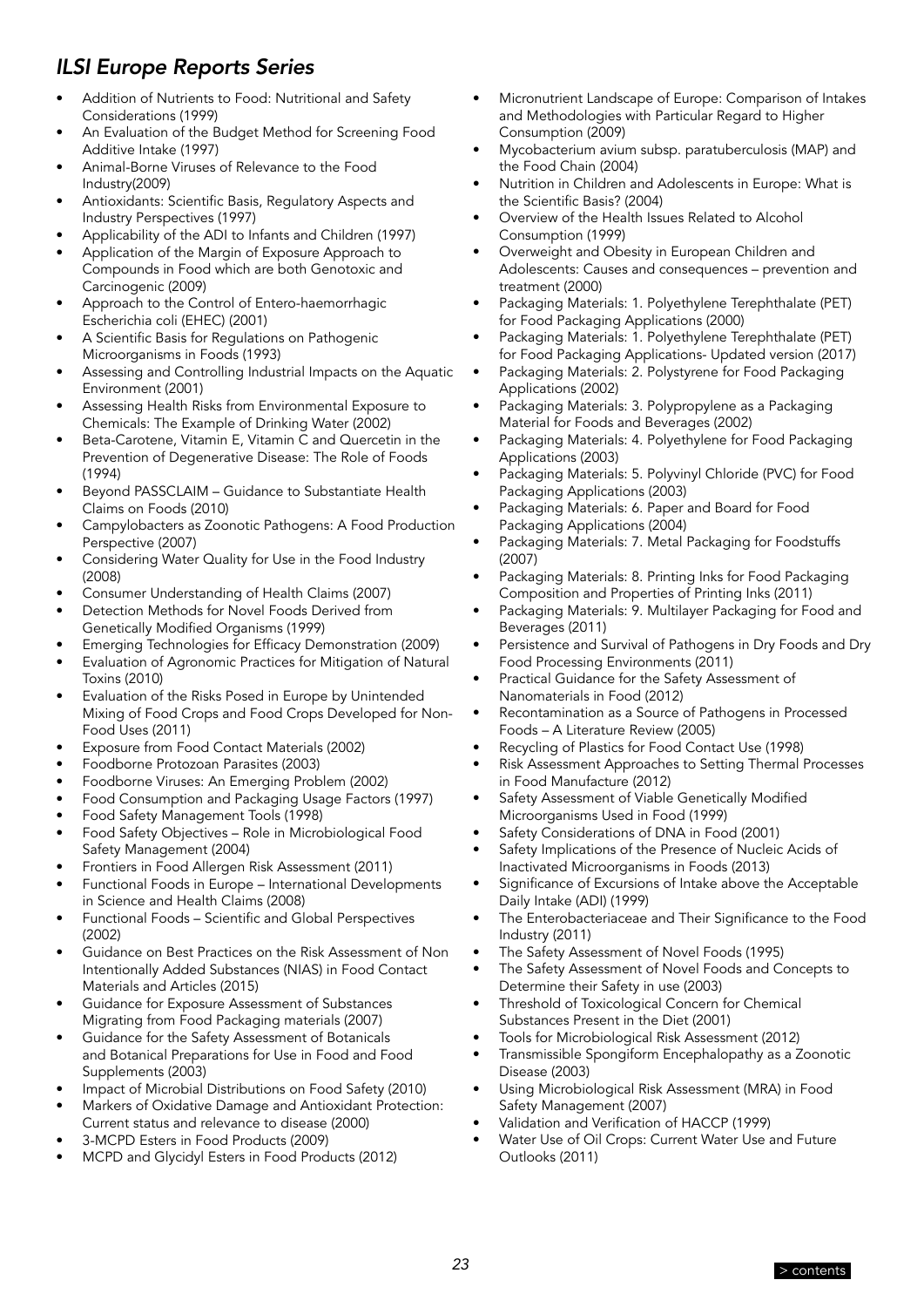ILSI Europe Reports can be downloaded from: <http://ilsi.eu/publications/report-series/>

ILSI Europe publishes also Concise Monographs in its Concise Monograph Series. They can be downloaded from: <http://ilsi.eu/publications/concise-monograph-series/>

Predominantly, ILSI Europe publishes articles and proceedings in peer-reviewed journals. Most of them can be downloaded from: <http://ilsi.eu/publications/peer-reviewed-publications/>

Keep up-to-date with all the latest activities from ILSI Europe by checking out our website at [www.ilsi.eu,](www.ilsi.eu) connecting with us on LinkedIn and following us on Twitter.